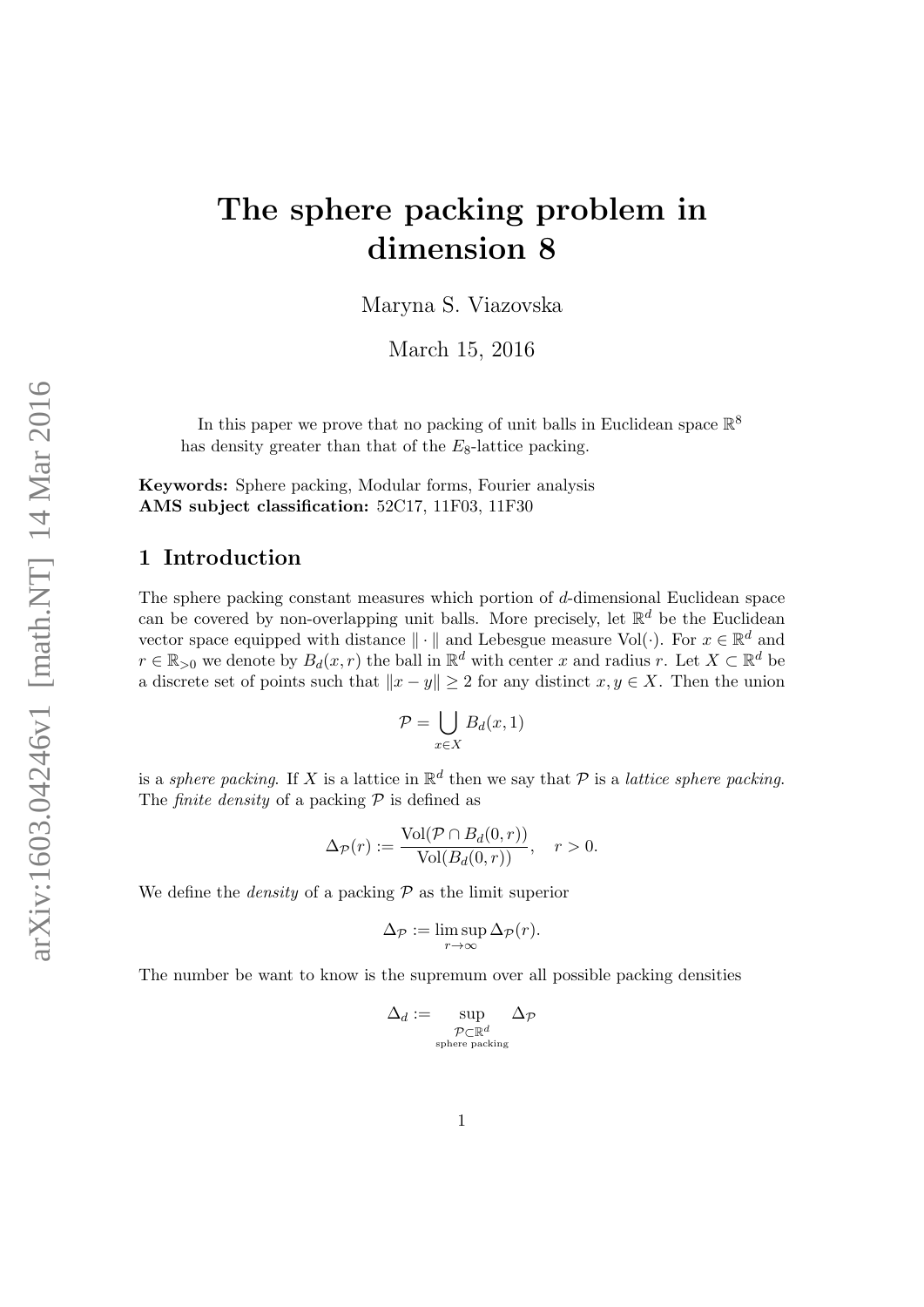called the sphere packing constant.

For which dimensions do we know the exact value of  $\Delta_d$ ? Trivially, in dimension 1 we have  $\Delta_1 = 1$ . It has long been known that a best packing in dimension 2 is the familiar hexagonal lattice packing, in which each disk is touching six others. The first proof of this result was given by A. Thue at the beginning ot twentieth century [\[18\]](#page-21-0). However, his proof was considered by some experts incomplete. A rigorous proof was given by L. Fejes Toth in 1940-th [\[10\]](#page-21-1). The density of hexagonal lattice packing is  $\frac{\pi}{\sqrt{12}}$ , therefore  $\Delta_2 = \frac{\pi}{\sqrt{12}} \approx 0.90690$ . The packing problem in dimension 3 turned out to be more difficult. Johannes Kepler conjectured in his essay "On the six-cornered snowflake" (1611) that no arrangement of equally sized spheres filling space has density greater than  $\frac{\pi}{\sqrt{18}}$ . This density is attained by the face-centered cubic packing and also by uncountably many non-lattice packings. The Kepler conjecture was famously proven by T. Hales in 1998 [\[11\]](#page-21-2) and therefore we know that  $\Delta_3 = \frac{\pi}{\sqrt{18}} \approx 0.74048$ . In 2015 Hales and his 21 coauthors published a complete formal proof of the Kepler conjecture that can be varified by automated proof checking software. Before now, the exact values of the sphere packing constants in all dimensions greater than 3 have been unknown. A list of conjectural best packings in dimensions less than 10 can be found in [\[6\]](#page-21-3). Upper bounds for the sphere packing constants  $\Delta_d$  as  $d \leq 36$  are given in [\[4\]](#page-21-4). Surprisingly enough, these upper bounds and known lower bounds on  $\Delta_d$  are extremely close in dimensions  $d = 8$ , and  $d = 24$ .

The main result of this paper is the proof that

$$
\Delta_8 = \frac{\pi^4}{384} \approx 0.25367.
$$

This is the density of the  $E_8$ -lattice sphere packing. Recall that the  $E_8$ -lattice  $\Lambda_8 \subset \mathbb{R}^8$ is given by

$$
\Lambda_8 = \{(x_i) \in \mathbb{Z}^8 \cup (\mathbb{Z} + \frac{1}{2})^8 \mid \sum_{i=1}^8 x_i \equiv 0 \pmod{2}\}.
$$

 $\Lambda_8$  is the unique up to isometry positive-definite, even, unimodular lattice of rank 8. The name derives from the fact that it is the root lattice of the  $E_8$  root system. The The name derives from the fact that it is the root lattice of the  $E_8$  root system. The minimal distance between two points in  $\Lambda_8$  is  $\sqrt{2}$ . The  $E_8$ -lattice sphere packing is the packing of unit balls with centers at  $\frac{1}{\sqrt{2}}$  $\frac{1}{2}\Lambda_8$ . Our main result is

<span id="page-1-0"></span>**Theorem 1.** No packing of unit balls in Euclidean space  $\mathbb{R}^8$  has density greater than that of the  $E_8$ -lattice packing.

The paper is organized as follows. In Section 2 we explain the idea of the proof of Theorem [1](#page-1-0) and describe the methods we use. In Section 3 we give a brief overview of the theory of modular forms. In Section 4 we construct supplementary radial functions  $a$ ,  $b: \mathbb{R}^8 \to i\mathbb{R}$ , which are eigenfunctions of the Fourier transform and have double zeroes at almost all points of  $\Lambda_8$ . This construction is crucial for our proof of Theorem [1.](#page-1-0) Finally, in Section 5 we complete the proof.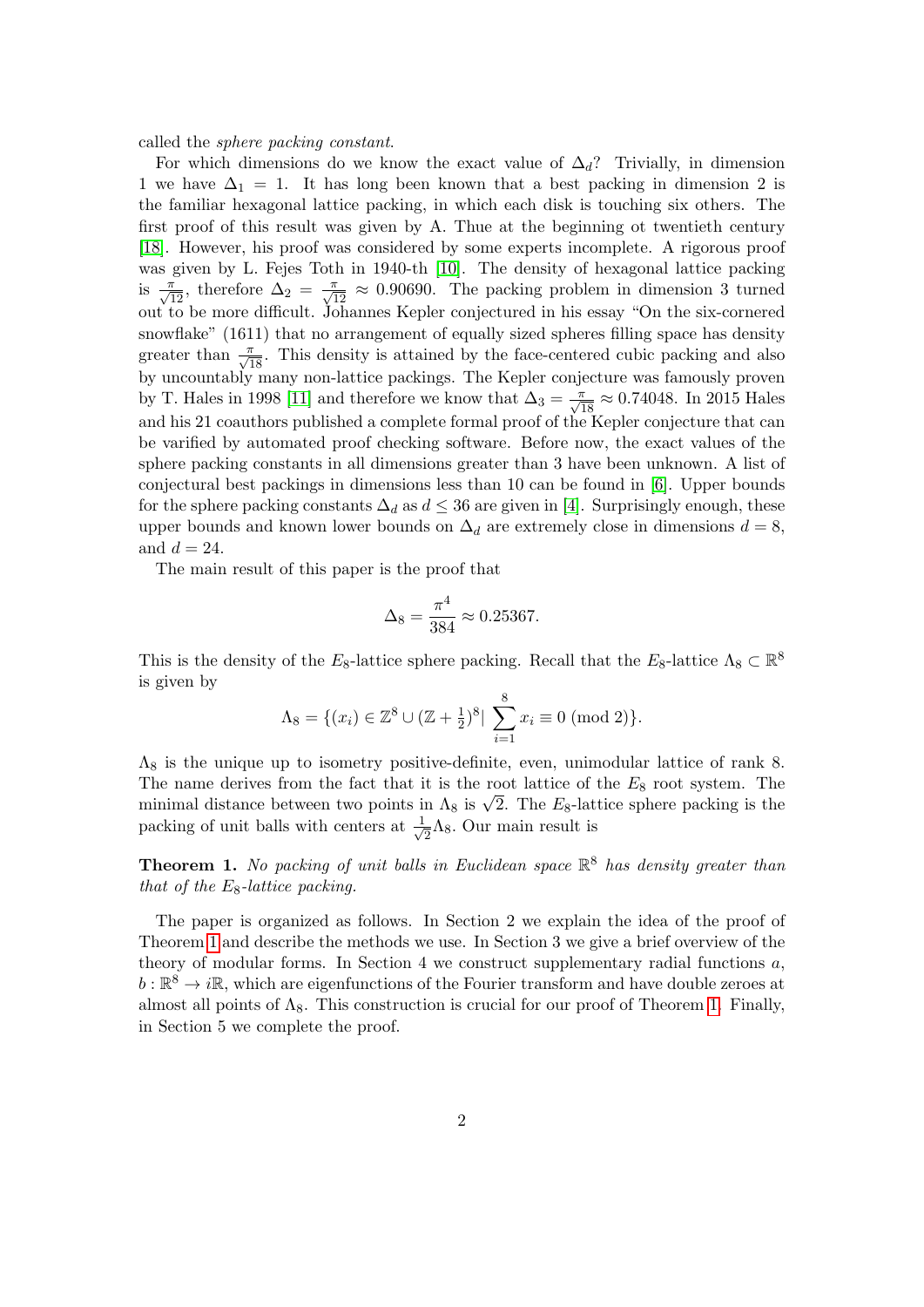# 2 Linear programming bounds

Our proof of Theorem [1](#page-1-0) is based on linear programming bounds. This technique was successfully applied to obtain upper bounds in a wide range of discrete optimization problems such as error-correcting codes [\[7\]](#page-21-5), equal weight quadrature formulas [\[8\]](#page-21-6), spherical codes [\[13\]](#page-21-7), [\[16\]](#page-21-8). In exceptional cases linear programming bounds are optimal [\[5\]](#page-21-9). However, in general situation linear programming bounds are not sharp and it is an open question how big the errors of such bounds can be. It is known [\[2\]](#page-20-0) that the linear programming bounds for the minimal number of points in an equal weight formula on the sphere  $S<sup>d</sup>$  are asymptotically optimal up to a constant depending on d. Linear programming bounds can be also applied to the sphere packing problem. Kabatiansky and Levenshtein [\[13\]](#page-21-7) deduced upper bounds for sphere packing from their results on spherical codes.

In 2003 Cohn and Elkies [\[4\]](#page-21-4) developed linear programming bounds that apply directly to sphere packings. Using their new method they improved the previously known upper bounds for sphere packing constant in dimensions from 4 to 36. The most striking results obtained by this technique are upper bounds for dimensions 8 and 24. For example, their upper bound for  $\Delta_8$  was only 1.000001 times greater than the lower bound, which is given by the density of the  $E_8$  sphere packing. This bound can be even improved by more extensive computer computations.

Let us explain the Cohn–Elkies linear programming bounds in more detail. To this end we recall a few definitions from Fourier analysis. The Fourier transform of an  $L^1$  function  $f : \mathbb{R}^d \to \mathbb{C}$  is defined as

$$
\mathcal{F}(f)(y) = \widehat{f}(y) := \int_{\mathbb{R}^d} f(x) e^{-2\pi i x \cdot y} dx, \quad y \in \mathbb{R}^d
$$

where  $x \cdot y = \frac{1}{2}$  $\frac{1}{2}||x||^2 + \frac{1}{2}$  $\frac{1}{2}||y||^2 - \frac{1}{2}$  $\frac{1}{2}||x - y||^2$  is the standard scalar product in  $\mathbb{R}^d$ . A  $C^{\infty}$  function  $f: \mathbb{R}^d \to \tilde{\mathbb{C}}$  is called a *Schwartz function* if it goes to zero as  $||x|| \to \infty$ faster then any inverse power of  $||x||$ , and the same holds for all partial derivatives of f. The set of all Schwartz functions is called a Schwartz space. The Fourier transform is an automorphism of this space. We will also need the following wider class of functions. We say that a function  $f : \mathbb{R}^d \to \mathbb{C}$  is *admissible* if there is a constant  $\delta > 0$  such that  $|f(x)|$  and  $|\widehat{f}(x)|$  are bounded above by a constant times  $(1 + |x|)^{-d-\delta}$ . The following theorem is the key result of [\[4\]](#page-21-4)

<span id="page-2-0"></span>**Theorem 2.** (Cohn, Elkies [\[4\]](#page-21-4)) Suppose that  $f : \mathbb{R}^d \to \mathbb{R}$  is an admissible function, is not identically zero, and satisfies:

<span id="page-2-1"></span>
$$
f(x) \le 0 \text{ for } ||x|| \ge 1 \tag{1}
$$

and

<span id="page-2-2"></span>
$$
\widehat{f}(x) \ge 0 \text{ for all } x \in \mathbb{R}^d. \tag{2}
$$

.

Then the density of d-dimensional sphere packings is bounded above by

$$
\frac{f(0)}{\widehat{f}(0)} \cdot \frac{\pi^{\frac{d}{2}}}{2^d \Gamma(\frac{d}{2}+1)}
$$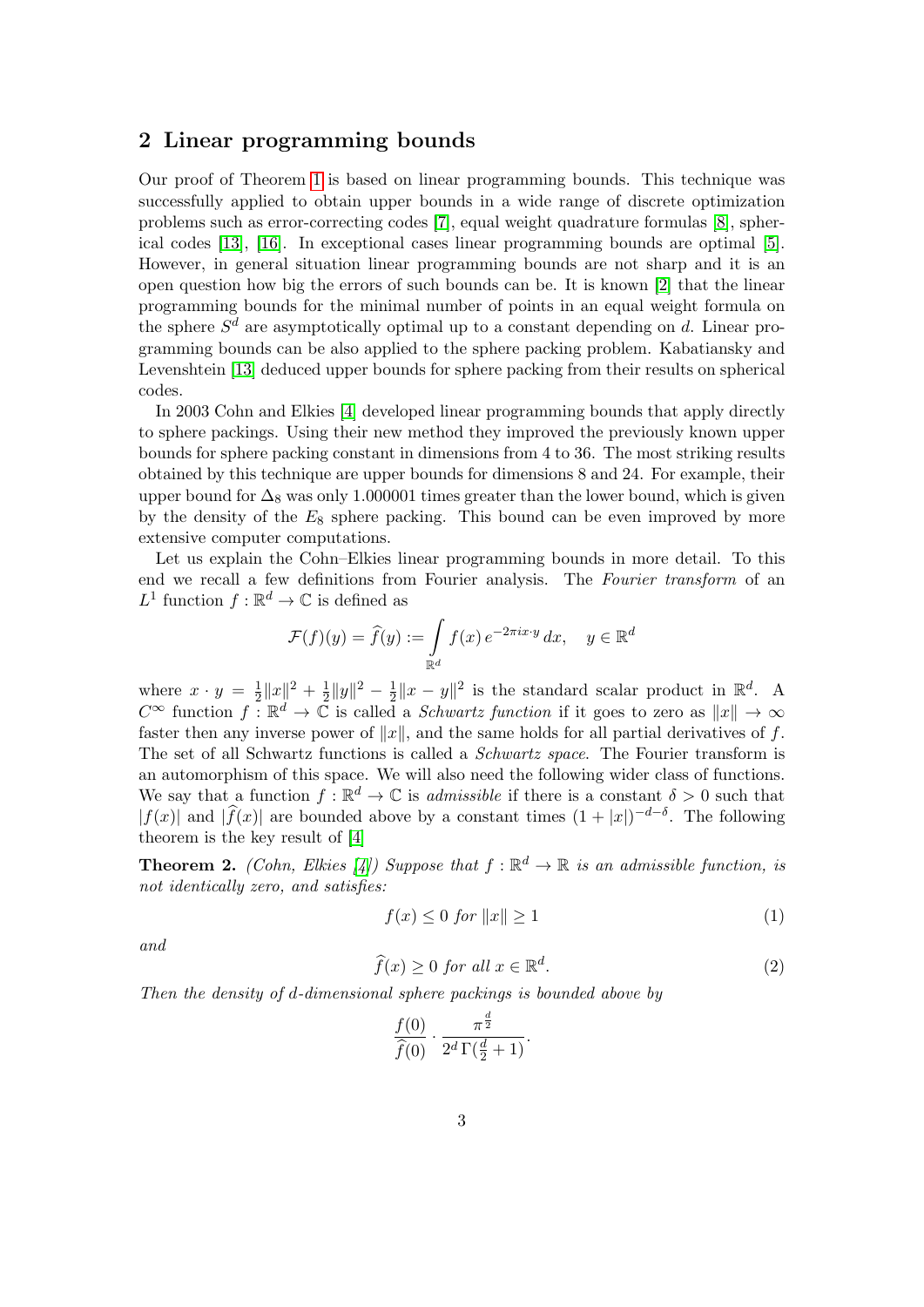Without loss of generality we can assume that a function  $f$  in Theorem [2](#page-2-0) is radial, i. e. its value at each point depends only on the distance between the point and the origin [\[4,](#page-21-4) p. 695]. For a radial function  $f_0 : \mathbb{R}^d \to \mathbb{R}$  we will denote by  $f_0(r)$  the common value of  $f_0$  on vectors of length r. Furthermore, the Poisson summation formula implies

$$
\sum_{\ell \in \frac{1}{\sqrt{2}}\Lambda_8} f(\ell) = 2^4 \sum_{\ell \in \sqrt{2}\Lambda_8} \widehat{f}(\ell).
$$

Hence, if a function  $f$  satisfies conditions  $(1)$  and  $(2)$  then

<span id="page-3-1"></span>
$$
\frac{f(0)}{\widehat{f}(0)} \ge 2^4.
$$

We say that an admissible function  $f : \mathbb{R}^8 \to \mathbb{R}$  is *optimal* if it satisfies [\(1\)](#page-2-1), [\(2\)](#page-2-2) and  $f(0)/\widehat{f}(0) = 2^4.$ 

The main step in our proof of Theorem [1](#page-1-0) is the explicit construction of an optimal The main step in our proof of Theorem 1 is the explicit constitution. It will be convenient for us to scale this function by  $\sqrt{2}$ .

<span id="page-3-0"></span>**Theorem 3.** There exists a radial Schwartz function  $g : \mathbb{R}^8 \to \mathbb{R}$  which satisfies:

$$
g(x) \le 0 \text{ for } ||x|| \ge \sqrt{2}
$$
 (3)

$$
\widehat{g}(x) \ge 0 \text{ for all } x \in \mathbb{R}^8
$$
\n<sup>(4)</sup>

<span id="page-3-3"></span><span id="page-3-2"></span>
$$
g(0) = \hat{g}(0) = 1.
$$
\n<sup>(5)</sup>

Theorem [2](#page-2-0) applied to the optimal function  $f(x) = g(x/\sqrt{2})$  immediately implies Theorem [1.](#page-1-0)

Let us briefly explain our strategy for the proof of Theorem [3.](#page-3-0) First, we observe that conditions  $(3)$ – $(5)$  imply additional properties of the function g. Suppose that there exists a Schwartz function g such that the conditions  $(3)$ – $(5)$  hold. The Poisson summation formula states

$$
\sum_{\ell \in \Lambda_8} g(\ell) = \sum_{\ell \in \Lambda_8} \widehat{g}(\ell). \tag{6}
$$

Since  $\|\ell\| \geq \sqrt{2}$  for all  $\ell \in \Lambda_8 \setminus \{0\}$  then conditions [\(3\)](#page-3-1) and [\(5\)](#page-3-2) imply

$$
\sum_{\ell \in \Lambda_8} g(\ell) \ge g(0) = 1. \tag{7}
$$

On the other hand, conditions [\(4\)](#page-3-3) and [\(5\)](#page-3-2) imply

$$
\sum_{\ell \in \Lambda_8} g(\ell) \le g(0) = 1. \tag{8}
$$

Therefore, we deduce that  $g(\ell) = \hat{g}(\ell) = 0$  for all  $\ell \in \Lambda_8 \setminus \{0\}$ . Moreover, the first derivatives  $\frac{d}{dr}g(r)$  and  $\frac{d}{dr}\hat{g}(r)$  also vanish at all  $\Lambda_8$ -lattice points of length bigger then  $\sqrt{2}$ . We will say that g and  $\hat{g}$  have double zeroes at these points. This property gives us a hint how to construct function  $q$  explicitly.

In Section [5](#page-17-0) a function g satisfying  $(3)$ – $(5)$  is given in a closed form. Namely, it is defined as an integral transform (Laplace transform) of a modular form of certain kind. The next section is a brief introduction into the theory of modular forms.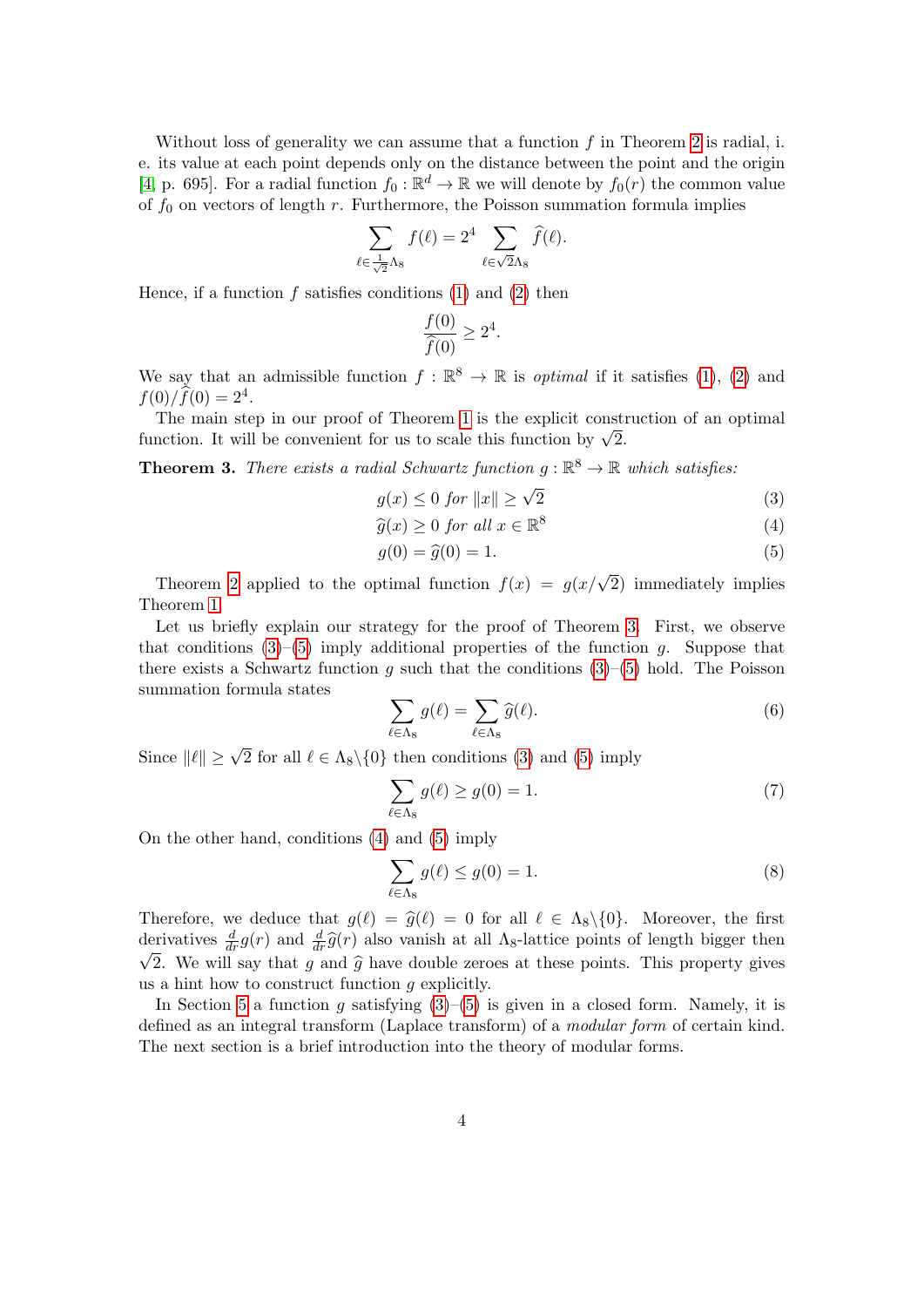### 3 Modular forms

Let  $\mathbb H$  be the upper half-plane  $\{z \in \mathbb C \mid \Im(z) > 0\}$ . The modular group  $\Gamma_1 := \mathrm{PSL}_2(\mathbb Z)$ acts on H by linear fractional transformations

$$
\left(\begin{smallmatrix} a & b \\ c & d \end{smallmatrix}\right) z := \frac{az+b}{cz+d}.
$$

Let N be a positive integer. The level N principal congruence subgroup of  $\Gamma_1$  is

$$
\Gamma(N) := \left\{ \left( \begin{smallmatrix} a & b \\ c & d \end{smallmatrix} \right) \in \Gamma_1 \middle| \left( \begin{smallmatrix} a & b \\ c & d \end{smallmatrix} \right) \equiv \left( \begin{smallmatrix} 1 & 0 \\ 0 & 1 \end{smallmatrix} \right) \bmod N \right\}.
$$

A subgroup  $\Gamma \subset \Gamma_1$  is called a *congruence subgroup* if  $\Gamma(N) \subset \Gamma$  for some  $N \in \mathbb{N}$ . An important example of a congruence subgroup is

$$
\Gamma_0(N) := \left\{ \left( \begin{smallmatrix} a & b \\ c & d \end{smallmatrix} \right) \in \Gamma_1 \middle| c \equiv 0 \bmod N \right\}.
$$

Let  $z \in \mathbb{H}$ ,  $k \in \mathbb{Z}$ , and  $\begin{pmatrix} a & b \\ c & d \end{pmatrix} \in SL_2(\mathbb{Z})$ . The *automorphy factor* of weight k is defined as

$$
j_k(z, \left(\begin{smallmatrix} a & b \\ c & d \end{smallmatrix}\right)) := (cz+d)^{-k}.
$$

The automorphy factor satisfies the chain rule

$$
j_k(z, \gamma_1 \gamma_2) = j_k(z, \gamma_1) j_k(\gamma_2 z, \gamma_1).
$$

Let F be a function on H and  $\gamma \in \text{PSL}_2(\mathbb{Z})$ . Then the slash operator acts on F by

$$
(F|_{k}\gamma)(z) := j_{k}(z,\gamma) F(\gamma z).
$$

The chain rule implies

$$
F|_{k}\gamma_1\gamma_2 = (F|_{k}\gamma_1)|_{k}\gamma_2.
$$

A (holomorphic) modular form of integer weight k and congruence subgroup  $\Gamma$  is a holomorphic function  $f : \mathbb{H} \to \mathbb{C}$  such that:

- 1.  $f|_k \gamma = f$  for all  $\gamma \in \Gamma$
- 2. for each  $\alpha \in \Gamma_1 f|_{k} \alpha$  has the Fourier expansion  $f|_{k} \alpha(z) = \sum_{n=0}^{\infty} c_f(\alpha, \frac{n}{n_{\alpha}}) e^{2\pi i \frac{n}{n_{\alpha}} z}$ for some  $n_{\alpha} \in \mathbb{N}$  and Fourier coefficients  $c_f(\alpha, m) \in \mathbb{C}$ .

Let  $M_k(\Gamma)$  be the space of modular forms of weight k and congruence subgroup  $\Gamma$ . A key fact in the theory of modular forms is that the spaces  $M_k(\Gamma)$  are finite dimensional.

Let us consider several examples of modular forms. For an even integer  $k \geq 4$  we define the weight k Eisenstein series as

<span id="page-4-0"></span>
$$
E_k(z) := \frac{1}{2\zeta(k)} \sum_{(c,d)\in\mathbb{Z}^2\setminus(0,0)} (c\tau + d)^{-k}.
$$
 (9)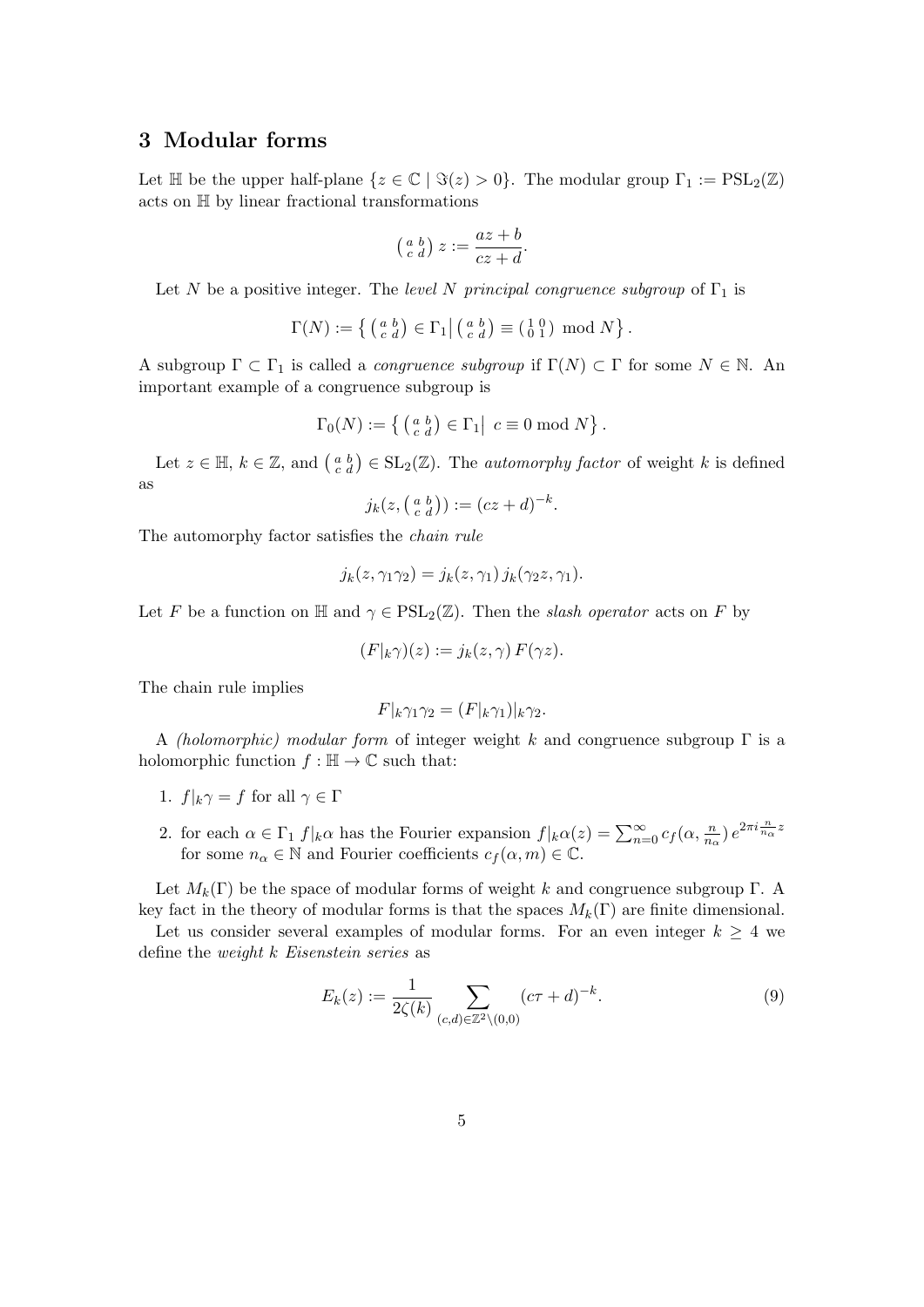Since the sum converges absolutely, it is easy to see that  $E_k \in M_k(\Gamma_1)$ . The Eisenstein series possesses the Fourier expansion

<span id="page-5-0"></span>
$$
E_k(z) = 1 + \frac{2}{\zeta(1-k)} \sum_{n=1}^{\infty} \sigma_{k-1}(n) e^{2\pi i z},
$$
\n(10)

where  $\sigma_{k-1}(n) = \sum_{d|n} d^{k-1}$ . In particular, we have

$$
E_4(z) = 1 + 240 \sum_{n=1}^{\infty} \sigma_3(n) e^{2\pi i n z}
$$
  

$$
E_6(z) = 1 - 504 \sum_{n=1}^{\infty} \sigma_5(n) e^{2\pi i n z}.
$$

The infinite sum [\(9\)](#page-4-0) does not converge absolutely for  $k = 2$ . On the other hand, the expression [\(10\)](#page-5-0) converges to a holomorphic function on the upper half-plane and therefore we set

<span id="page-5-2"></span>
$$
E_2(z) := 1 - 24 \sum_{n=1}^{\infty} \sigma_1(n) e^{2\pi i n z}.
$$
 (11)

This function is not modular, however it satisfies

<span id="page-5-1"></span>
$$
z^{-2} E_2\left(\frac{-1}{z}\right) = E_2(z) - \frac{6i}{\pi} \frac{1}{z}.
$$
 (12)

The proof of this identity can be found in [\[20,](#page-22-0) Section 2.3]. The weight two Eisenstein series  $E_2$  is an example of a *quasimodular form* [\[20,](#page-22-0) Section 5.1].

Another example of modular forms we would like to consider are theta functions [\[20,](#page-22-0) Section 3.1]. We define three different theta functions (so called "Thetanullwerte") as

$$
\theta_{00}(z) = \sum_{n \in \mathbb{Z}} e^{\pi i n^2 z} \n\theta_{01}(z) = \sum_{n \in \mathbb{Z}} (-1)^n e^{\pi i n^2 z} \n\theta_{10}(z) = \sum_{n \in \mathbb{Z}} e^{\pi i (n + \frac{1}{2})^2 z}.
$$

The group  $\Gamma_1$  is generated by the elements  $T = \begin{pmatrix} 1 & 1 \\ 0 & 1 \end{pmatrix}$  and  $S = \begin{pmatrix} 0 & 1 \\ -1 & 0 \end{pmatrix}$ . These elements act on the theta functions in the following way

<span id="page-5-3"></span>
$$
z^{-2} \theta_{00}^4 \left(\frac{-1}{z}\right) = -\theta_{00}^4(z) \tag{13}
$$

$$
z^{-2} \theta_{01}^4 \left(\frac{-1}{z}\right) = -\theta_{10}^4(z) \tag{14}
$$

$$
z^{-2} \theta_{10}^4 \left(\frac{-1}{z}\right) = -\theta_{01}^4(z) \tag{15}
$$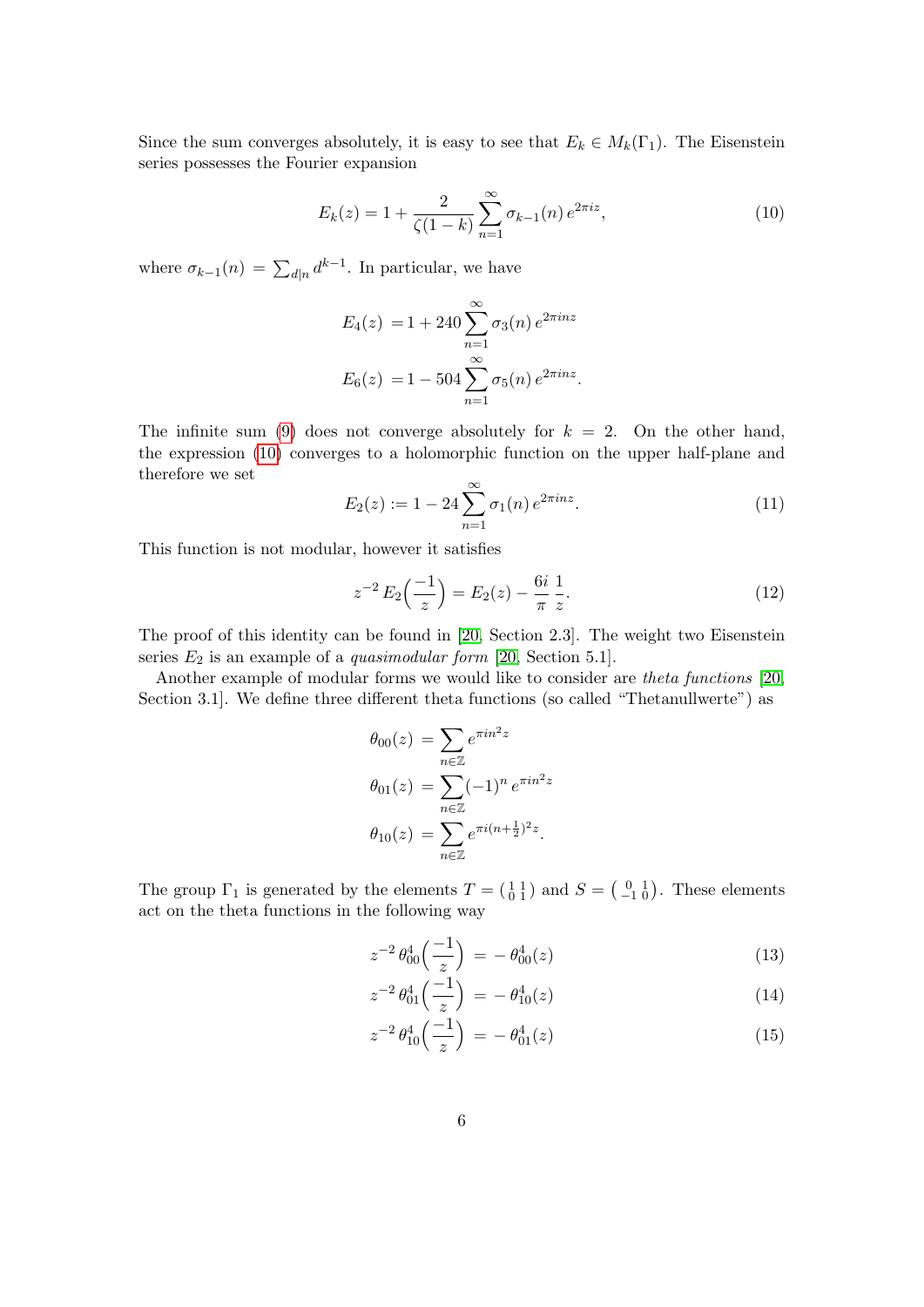and

$$
\theta_{00}^4(z+1) = \theta_{01}^4(z) \tag{16}
$$

$$
\theta_{01}^4(z+1) = \theta_{00}^4(z) \tag{17}
$$

$$
\theta_{10}^4(z+1) = -\theta_{10}^4(z). \tag{18}
$$

Moreover, these three theta functions satisfy the Jacobi identity

<span id="page-6-1"></span>
$$
\theta_{01}^4 + \theta_{10}^4 = \theta_{00}^4. \tag{19}
$$

The theta functions  $\theta_{00}^4$ ,  $\theta_{01}^4$ , and  $\theta_{10}^4$  belong to  $M_2(\Gamma(2))$ .

A weakly-holomorphic modular form of integer weight k and congruence subgroup Γ is a holomorphic function  $f : \mathbb{H} \to \mathbb{C}$  such that:

- 1.  $f|_k \gamma = f$  for all  $\gamma \in \Gamma$
- 2. for each  $\alpha \in \Gamma_1 f|_k \alpha$  has the Fourier expansion  $f|_k \alpha(z) = \sum_{n=n_0}^{\infty} c_f(\alpha, \frac{n}{n_\alpha}) e^{2\pi i \frac{n}{n_\alpha} z}$ for some  $n_0 \in \mathbb{Z}$  and  $n_\alpha \in \mathbb{N}$ .

For an *m*-periodic holomorphic function f and  $n \in \frac{1}{n}$  $\frac{1}{m}\mathbb{Z}$  we will denote the *n*-th Fourier coefficient of f by  $c_f(n)$  so that

$$
f(z) = \sum_{n \in \frac{1}{m}\mathbb{Z}} c_f(n) e^{2\pi i n z}.
$$

We denote the space of weakly-holomorphic modular forms of weight  $k$  and group  $\Gamma$  by  $M_k^!(\Gamma)$ . The spaces  $M_k^!(\Gamma)$  are infinite dimensional. Probably the most famous weaklyholomorphic modular form is the *elliptic j-invariant* 

$$
j := \frac{1728 E_4^3}{E_4^3 - E_6^2}.
$$

This function belongs to  $M_0^1(\Gamma_1)$  and has the Fourier expansion

$$
j(z) = q^{-1} + 744 + 196884 q + 21493760 q^{2} + 864299970 q^{3} + 20245856256 q^{4} + O(q^{5})
$$

where  $q = e^{2\pi i z}$ . Using a simple computer algebra system such as PARI GP or Mathematica one can compute first hundred terms of this Fourier expansion within few seconds. An important question is to find an asymptotic formula for  $c_i(n)$ , the *n*-th Fourier coefficient of j. Using the Hardy-Ramanujan circle method [\[17\]](#page-21-10) or the non-holomorphic Poincare series [\[15\]](#page-21-11) one can show that

<span id="page-6-0"></span>
$$
c_j(n) = \frac{2\pi}{n} \sum_{k=1}^{\infty} \frac{A_k(n)}{k} I_1\left(\frac{4\pi\sqrt{n}}{k}\right) \qquad n \in \mathbb{Z}_{>0}
$$
 (20)

where

$$
A_k(n) = \sum_{\substack{h \bmod k \\ (h,k)=1}} e^{\frac{-2\pi i}{k}(nh+h')}, \quad hh' \equiv -1 \pmod{k},
$$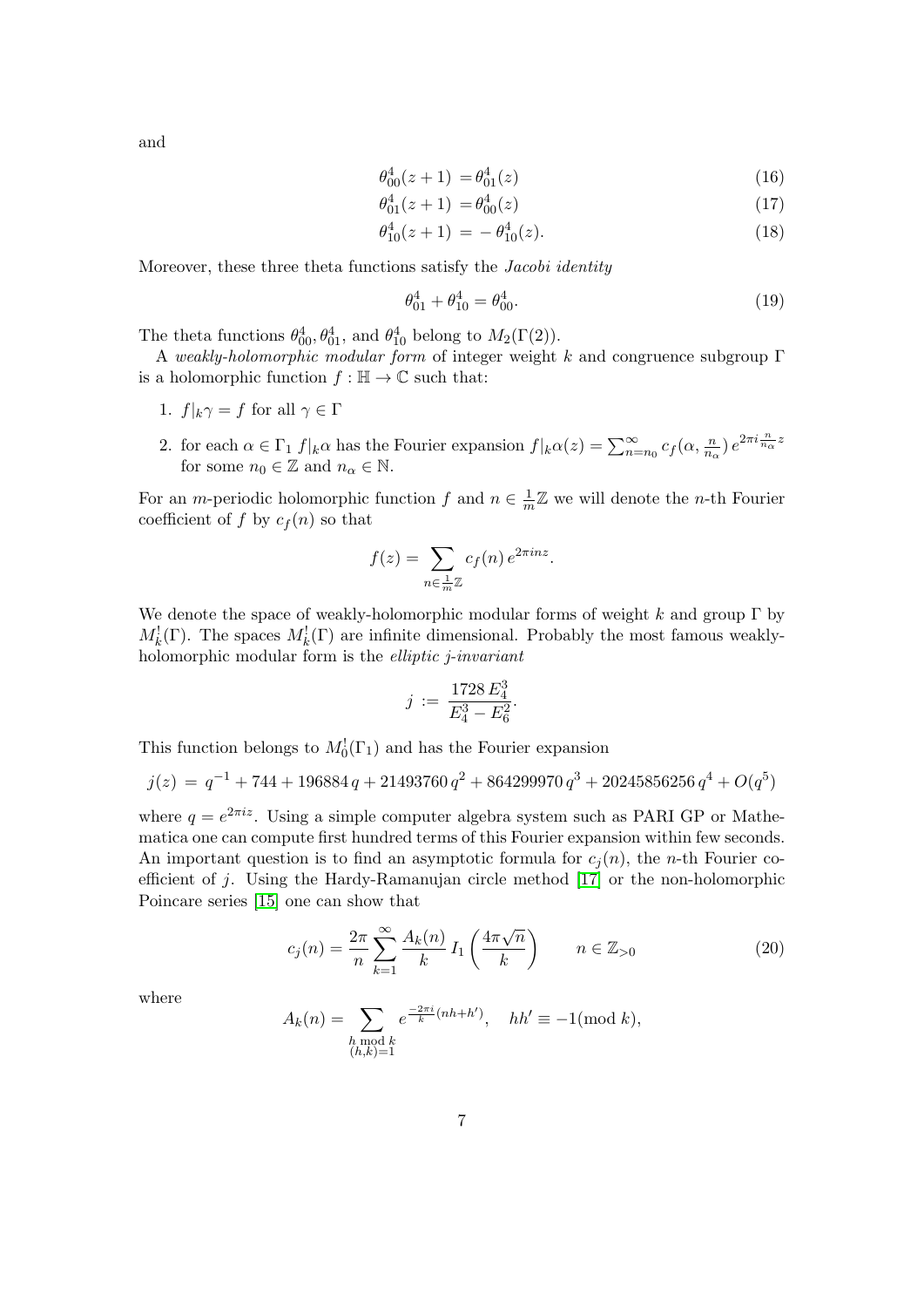and  $I_{\alpha}(x)$  denotes the modified Bessel function of the first kind defined as in [\[1,](#page-20-1) Section 9.6]. A similar convergent asymptotic expansion holds for the Fourier coefficients of any weakly holomorphic modular form [\[12\]](#page-21-12), [\[3,](#page-21-13) Propositions 1.10 and 1.12]. Such a convergent expansion implies effective estimates for the Fourier coefficients.

For a comprehensive introduction to the theory of modular forms we refer the reader to [\[20\]](#page-22-0), [\[9\]](#page-21-14).

# 4 Fourier eigenfunctions with double zeroes at lattice points

In this section we construct two radial Schwartz functions  $a, b : \mathbb{R}^8 \to i\mathbb{R}$  such that

<span id="page-7-5"></span><span id="page-7-1"></span>
$$
\mathcal{F}(a) = a \tag{21}
$$

<span id="page-7-4"></span>
$$
\mathcal{F}(b) = -b \tag{22}
$$

which double zeroes at all  $\Lambda_8$ -vectors of length greater than  $\sqrt{2}$ . Recall that each vector which double zeroes at an  $\Lambda_8$ -vectors of length greater than  $\sqrt{2}$ . Recall that each vector of  $\Lambda_8$  has length  $\sqrt{2n}$  for some  $n \in \mathbb{N}_{\geq 0}$ . We define a and b so that their values are purely imaginary because this simplifies some of our computations. We will show in Section [5](#page-17-0) that an appropriate linear combination of functions a and b satisfies conditions  $(3)-(5)$  $(3)-(5)$ .

First, we will define function a. To this end we consider the following functions:

$$
\phi_{-4} := -\,Dj\,E_6^{-1} \tag{23}
$$

$$
\phi_{-2} := \phi_{-4} E_2 + Dj E_4^{-1} \tag{24}
$$

<span id="page-7-3"></span>
$$
\phi_0 := \phi_{-4} E_2^2 + 2Dj E_4^{-1} E_2 + j - 1728. \tag{25}
$$

Here  $Dj(z) = \frac{1}{2\pi i}$  $\frac{d}{dz}j(z)$ . These functions have the Fourier expansions

$$
\phi_{-4}(z) = q^{-1} + 504 + 73764 q + 2695040 q^2 + 54755730 q^3 + O(q^4)
$$
\n(26)

$$
\phi_{-2}(z) = 720 + 203040 q + 9417600 q^2 + 223473600 q^3 + 3566782080 q^4 + O(q^5) \quad (27)
$$

$$
\phi_0(z) = 518400 q + 31104000 q^2 + 870912000 q^3 + 15697152000 q^4 + O(q^5)
$$
 (28)

where  $q = e^{2\pi i z}$ . The function  $\phi_0(z)$  is not modular; however the identity [\(12\)](#page-5-1) implies the following transformation rule:

<span id="page-7-2"></span><span id="page-7-0"></span>
$$
\phi_0\left(\frac{-1}{z}\right) = \phi_0(z) - \frac{12i}{\pi} \frac{1}{z} \phi_{-2}(z) - \frac{36}{\pi^2} \frac{1}{z^2} \phi_{-4}(z). \tag{29}
$$

For  $x \in \mathbb{R}^8$  we define

$$
a(x) := \int_{-1}^{i} \phi_0\left(\frac{-1}{z+1}\right) (z+1)^2 e^{\pi i ||x||^2 z} dz + \int_{1}^{i} \phi_0\left(\frac{-1}{z-1}\right) (z-1)^2 e^{\pi i ||x||^2 z} dz \qquad (30)
$$

$$
-2 \int_{0}^{i} \phi_0\left(\frac{-1}{z}\right) z^2 e^{\pi i ||x||^2 z} dz + 2 \int_{i}^{i\infty} \phi_0(z) e^{\pi i ||x||^2 z} dz.
$$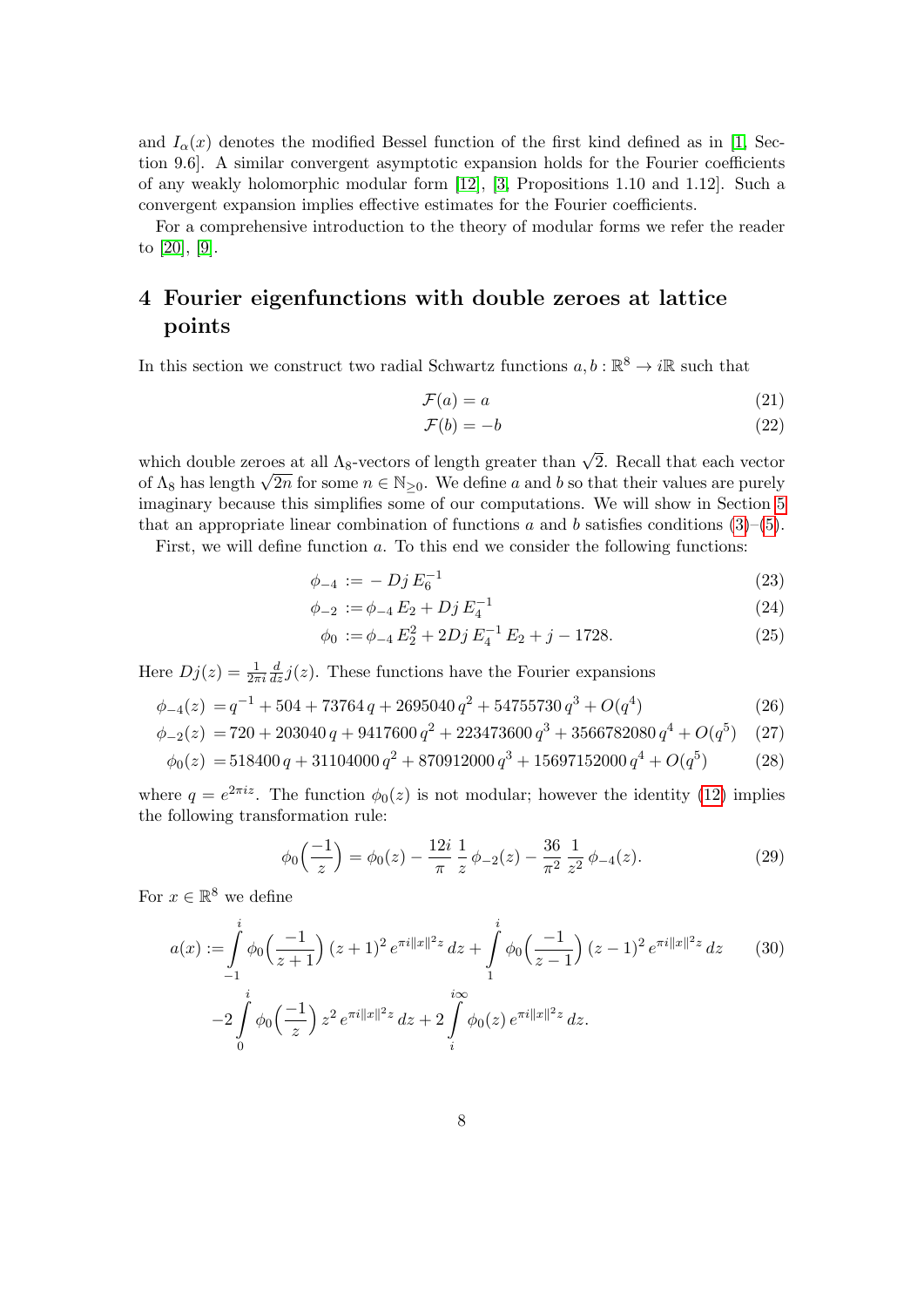We observe that the contour integrals in [\(30\)](#page-7-0) converge absolutely and uniformly for  $x \in \mathbb{R}^8$ . Indeed,  $\phi_0(z) = O(e^{-2\pi i z})$  as  $\Im(z) \to \infty$ . Therefore,  $a(x)$  is well defined. Now we prove that  $a$  satisfies condition  $(21)$ .

<span id="page-8-0"></span>Proposition 1. The function a defined by [\(30\)](#page-7-0) belongs to the Schwartz space and satisfies

$$
\widehat{a}(x) = a(x).
$$

*Proof.* First, we prove that  $a$  is a Schwartz function. From  $(10)$ ,  $(11)$ , and  $(20)$  we deduce that the Fourier coefficients of  $\phi_0$  satisfy

$$
|c_{\phi_0}(n)| \leq 2 e^{4\pi \sqrt{n}} \quad n \in \mathbb{Z}_{>0}.
$$

Thus, there exists a positive constant  $C$  such that

$$
|\phi_0(z)| \le C e^{-2\pi \Im z} \qquad \text{for } \Im z > \frac{1}{2}.
$$

We estimate the first summand in the right-hand side of [\(30\)](#page-7-0). For  $r \in \mathbb{R}_{\geq 0}$  we have

$$
\left| \int_{-1}^{i} \phi_0 \left( \frac{-1}{z+1} \right) (z+1)^2 e^{\pi i r^2 z} dz \right| = \left| \int_{i\infty}^{-1/(i+1)} \phi_0(z) z^{-4} e^{\pi i r^2 (-1/z-1)} dz \right| \leq
$$
  

$$
C_1 \int_{1/2}^{\infty} e^{-2\pi t} e^{-\pi r^2/t} dt \leq C_1 \int_{0}^{\infty} e^{-2\pi t} e^{-\pi r^2/t} dt = C_2 r K_1(2\sqrt{2}\pi r)
$$

where  $C_1$  and  $C_2$  are some positive constants and  $K_{\alpha}(x)$  is the modified Bessel function of the second kind defined as in [\[1,](#page-20-1) Section 9.6]. This estimate also holds for the second and third summand in [\(30\)](#page-7-0). For the last summand we have

$$
\left| \int_{i}^{i\infty} \phi_0(z) e^{\pi i r^2 z} dz \right| \leq C \int_{1}^{\infty} e^{-2\pi t} e^{-\pi r^2 t} dt = C_3 \frac{e^{\pi (r^2 + 2)}}{r^2 + 2}.
$$

Therefore, we arrive at

$$
|a(r)| \le 4C_2 r K_1(2\sqrt{2}\pi r) + 2C_3 \frac{e^{-\pi(r^2+2)}}{r^2+2}.
$$

It is easy to see that the left hand side of this inequality decays faster then any inverse power of r. Analogous estimates can be obtained for all derivatives  $\frac{d^k}{dr^k}a(r)$ .

Now we show that a is an eigenfunction of the Fourier transform. We recall that the Fourier transform of a Gaussian function is

<span id="page-8-1"></span>
$$
\mathcal{F}(e^{\pi i \|x\|^2 z})(y) = z^{-4} e^{\pi i \|y\|^2 \left(\frac{-1}{z}\right)}.
$$
\n(31)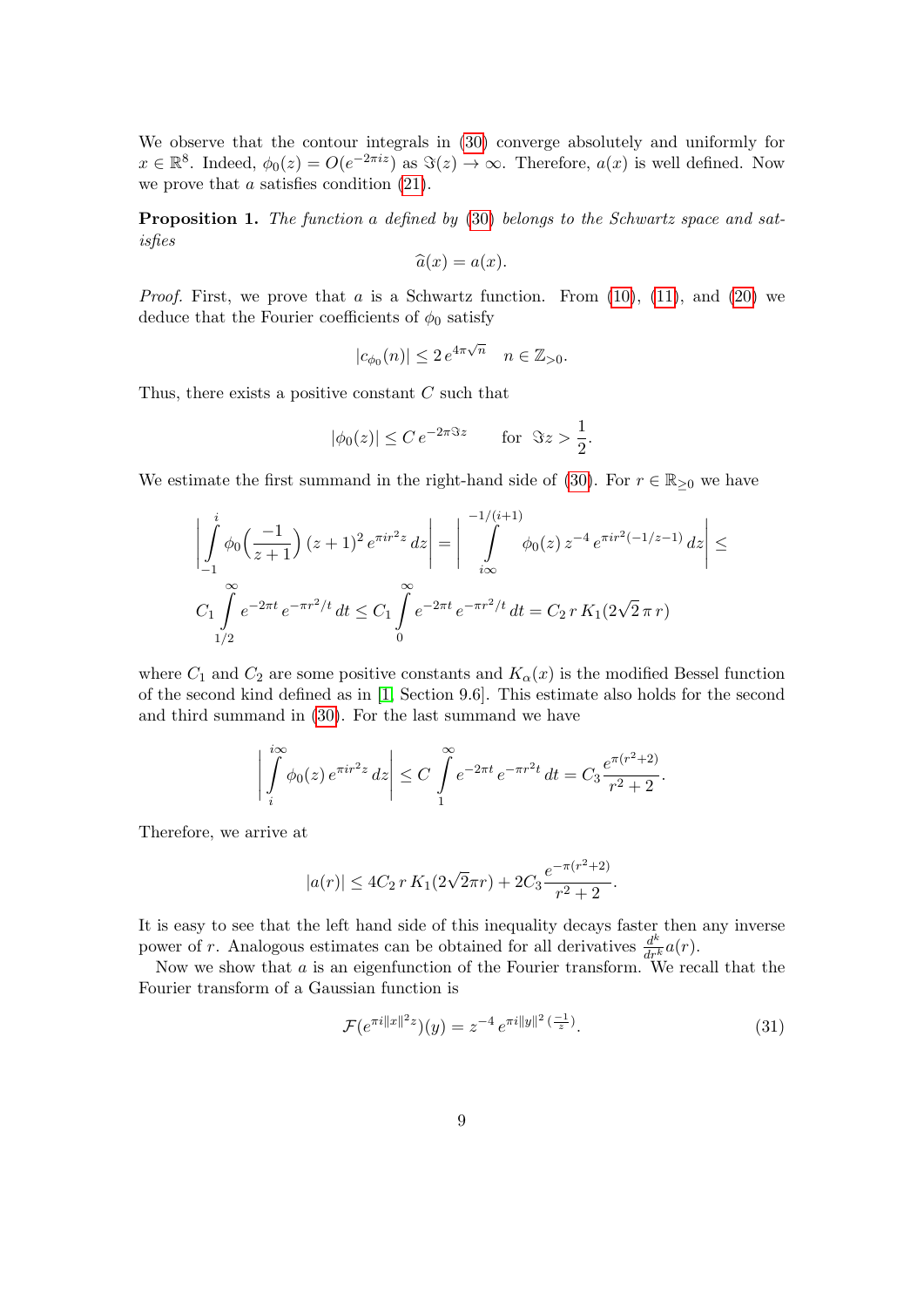Next, we exchange the contour integration with respect to z variable and Fourier transform with respect to x variable in  $(30)$ . This can be done, since the corresponding double integral converges absolutely. In this way we obtain

$$
\widehat{a}(y) = \int_{-1}^{i} \phi_0\left(\frac{-1}{z+1}\right) (z+1)^2 z^{-4} e^{\pi i \|y\|^2 \left(\frac{-1}{z}\right)} dz + \int_{1}^{i} \phi_0\left(\frac{-1}{z-1}\right) (z-1)^2 z^{-4} e^{\pi i \|y\|^2 \left(\frac{-1}{z}\right)} dz
$$

$$
-2 \int_{0}^{i} \phi_0\left(\frac{-1}{z}\right) z^2 z^{-4} e^{\pi i \|y\|^2 \left(\frac{-1}{z}\right)} dz + 2 \int_{i}^{i\infty} \phi_0(z) z^{-4} e^{\pi i \|y\|^2 \left(\frac{-1}{z}\right)} dz.
$$

Now we make a change of variables  $w = \frac{-1}{z}$  $\frac{-1}{z}$ . We obtain

$$
\widehat{a}(y) = \int_{1}^{i} \phi_0 \left( 1 - \frac{1}{w - 1} \right) \left( \frac{-1}{w} + 1 \right)^2 w^2 e^{\pi i ||y||^2 w} dw
$$
  
+ 
$$
\int_{-1}^{i} \phi_0 \left( 1 - \frac{1}{w + 1} \right) \left( \frac{-1}{w} - 1 \right)^2 w^2 e^{\pi i ||y||^2 w} dw
$$
  
- 
$$
-2 \int_{i\infty}^{i} \phi_0(w) e^{\pi i ||y||^2 w} dw + 2 \int_{i}^{0} \phi_0 \left( \frac{-1}{w} \right) w^2 e^{\pi i ||y||^2 w} dw.
$$

Since  $\phi_0$  is 1-periodic we have

$$
\begin{aligned}\n\widehat{a}(y) &= \int_{1}^{i} \phi_0\left(\frac{-1}{z-1}\right)(z-1)^2 \, e^{\pi i \|y\|^2 z} \, dz + \int_{-1}^{i} \phi_0\left(\frac{-1}{z+1}\right)(z+1)^2 \, e^{\pi i \|y\|^2 z} \, dz \\
&+ 2 \int_{i}^{i\infty} \phi_0(z) \, e^{\pi i \|y\|^2 z} \, dz - 2 \int_{0}^{i} \phi_0\left(\frac{-1}{z}\right) z^2 \, e^{\pi i \|y\|^2 z} \, dz \\
&= a(y).\n\end{aligned}
$$

This finishes the proof of the proposition.

√ Next, we check that a has double zeroes at all  $\Lambda_8$ -lattice points of length greater then 2.

<span id="page-9-1"></span>**Proposition 2.** For  $r > \sqrt{2}$  we can express  $a(r)$  in the following form

<span id="page-9-0"></span>
$$
a(r) = -4\sin(\pi r^2/2)^2 \int_0^{i\infty} \phi_0\left(\frac{-1}{z}\right) z^2 e^{\pi i r^2 z} dz.
$$
 (32)

 $\Box$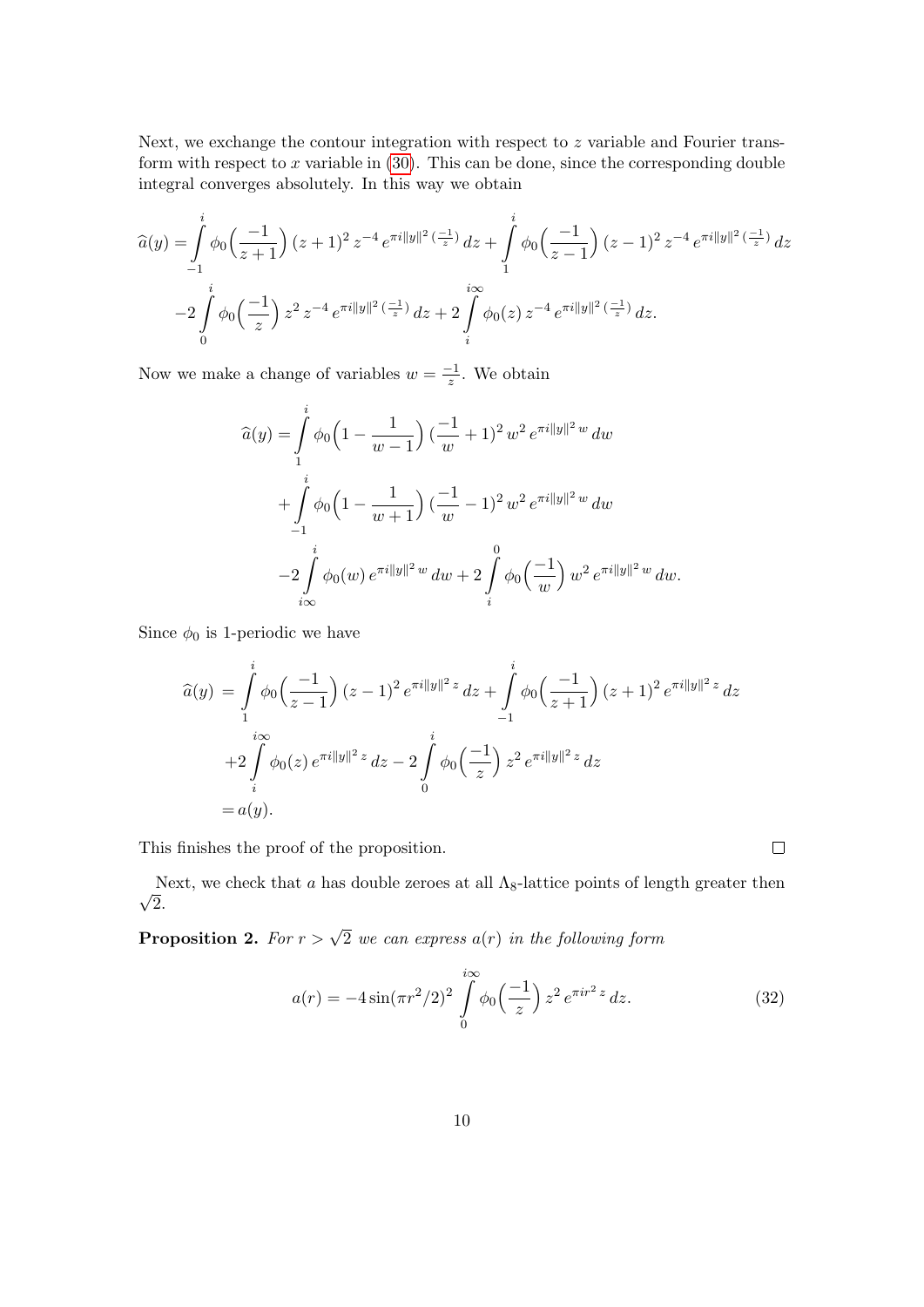*Proof.* We denote the right hand side of [\(32\)](#page-9-0) by  $d(r)$ . It is easy to see that  $d(r)$  is welldefined. Indeed, from the transformation formula [\(29\)](#page-7-2) and the expansions [\(28\)](#page-7-3)–[\(26\)](#page-7-4) we obtain

$$
\phi_0\left(\frac{-1}{it}\right) = O(e^{-2\pi/t}) \quad \text{as } t \to 0
$$

$$
\phi_0\left(\frac{-1}{it}\right) = O(t^{-2}e^{2\pi t}) \quad \text{as } t \to \infty
$$

Hence, the integral [\(32\)](#page-9-0) converges absolutely for  $r > \sqrt{2}$ . We can write

$$
d(r) = \int_{-1}^{i\infty - 1} \phi_0\left(\frac{-1}{z+1}\right) (z+1)^2 e^{\pi i r^2 z} dz - 2 \int_{0}^{i\infty} \phi_0\left(\frac{-1}{z}\right) z^2 e^{\pi i r^2 z} dz + \int_{1}^{i\infty + 1} \phi_0\left(\frac{-1}{z-1}\right) (z-1)^2 e^{\pi i r^2 z} dz.
$$

From [\(29\)](#page-7-2) we deduce that if  $r > \sqrt{2}$  then  $\phi_0 \left( \frac{-1}{z} \right)$  $\frac{(-1)}{z}$   $z^2 e^{\pi i r^2 z} \to 0$  as  $\Im(z) \to \infty$ . Therefore, we can deform the paths of integration and rewrite

$$
d(r) = \int_{-1}^{i} \phi_0 \left(\frac{-1}{z+1}\right) (z+1)^2 e^{\pi i r^2 z} dz + \int_{i}^{i\infty} \phi_0 \left(\frac{-1}{z+1}\right) (z+1)^2 e^{\pi i r^2 z} dz
$$
  

$$
-2 \int_{0}^{i} \phi_0 \left(\frac{-1}{z}\right) z^2 e^{\pi i r^2 z} dz - 2 \int_{i}^{i\infty} \phi_0 \left(\frac{-1}{z}\right) z^2 e^{\pi i r^2 z} dz
$$
  

$$
+ \int_{1}^{i} \phi_0 \left(\frac{-1}{z-1}\right) (z-1)^2 e^{\pi i r^2 z} dz + \int_{i}^{i\infty} \phi_0 \left(\frac{-1}{z-1}\right) (z-1)^2 e^{\pi i r^2 z} dz.
$$

Now from [\(29\)](#page-7-2) we find

$$
\phi_0\left(\frac{-1}{z+1}\right)(z+1)^2 - 2\phi_0\left(\frac{-1}{z}\right)z^2 + \phi_0\left(\frac{-1}{z-1}\right)(z-1)^2 =
$$
  
\n
$$
\phi_0(z+1)(z+1)^2 - 2\phi_0(z)z^2 + \phi_0(z-1)(z-1)^2
$$
  
\n
$$
-\frac{12i}{\pi}\left(\phi_{-2}(z+1)(z+1) - 2\phi_{-2}(z)z + \phi_{-2}(z-1)(z-1)\right)
$$
  
\n
$$
-\frac{36}{\pi^2}\left(\phi_{-4}(z+1) - 2\phi_{-4}(z) + \phi_{-4}(z-1)\right) =
$$
  
\n
$$
2\phi_0(z).
$$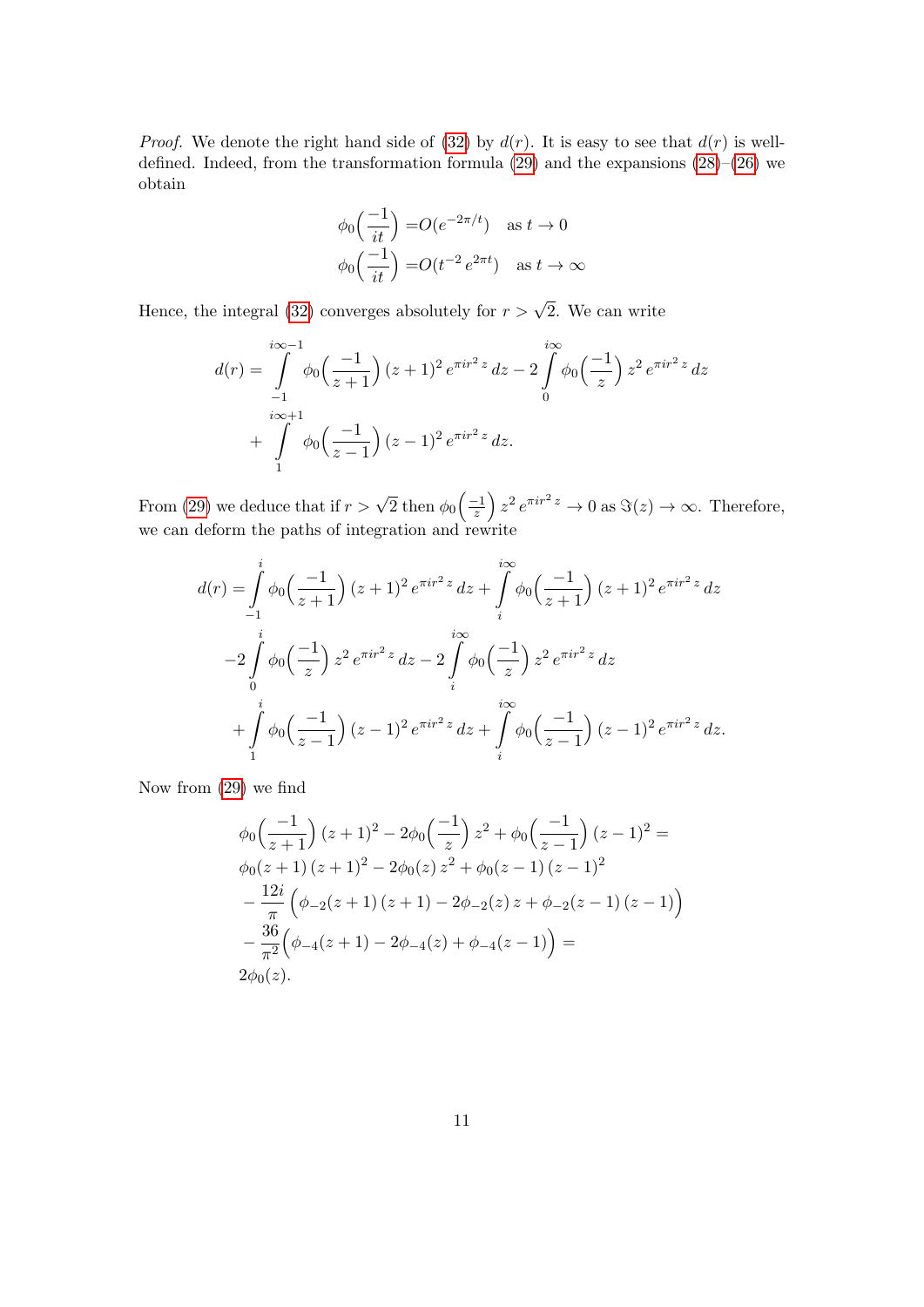Thus, we obtain

$$
d(r) = \int_{-1}^{i} \phi_0 \left(\frac{-1}{z+1}\right) (z+1)^2 e^{\pi i r^2 z} dz - 2 \int_{0}^{i} \phi_0 \left(\frac{-1}{z}\right) z^2 e^{\pi i r^2 z} dz + \int_{1}^{i} \phi_0 \left(\frac{-1}{z-1}\right) (z-1)^2 e^{\pi i r^2 z} dz + 2 \int_{i}^{i\infty} \phi_0(z) e^{\pi i r^2 z} dz = a(r).
$$

<span id="page-11-0"></span> $\Box$ 

This finishes the proof.

Finally, we find another convenient integral representation for  $a$  and compute values of  $a(r)$  at  $r=0$  and  $r=\sqrt{2}$ .

<span id="page-11-2"></span>**Proposition 3.** For  $r \geq 0$  we have

$$
a(r) = 4i \sin(\pi r^2/2)^2 \left( \frac{36}{\pi^3 (r^2 - 2)} - \frac{8640}{\pi^3 r^4} + \frac{18144}{\pi^3 r^2} + \int_0^\infty \left( t^2 \phi_0 \left( \frac{i}{t} \right) - \frac{36}{\pi^2} e^{2\pi t} + \frac{8640}{\pi} t - \frac{18144}{\pi^2} \right) e^{-\pi r^2 t} dt \right).
$$
 (33)

The integral converges absolutely for all  $r \in \mathbb{R}_{\geq 0}$ .

*Proof.* Suppose that  $r > \sqrt{2}$ . Then by Proposition [2](#page-9-1)

$$
a(r) = 4i \sin(\pi r^2/2)^2 \int_0^\infty \phi_0(i/t) t^2 e^{-\pi r^2 t} dt.
$$

From  $(28)$ – $(29)$  we obtain

<span id="page-11-1"></span>
$$
\phi_0(i/t) t^2 = \frac{36}{\pi^2} e^{2\pi t} - \frac{8640}{\pi} t + \frac{18144}{\pi^2} + O(t^2 e^{-2\pi t}) \quad \text{as } t \to \infty.
$$
 (34)

For  $r > \sqrt{2}$  we have

$$
\int_{0}^{\infty} \left( \frac{36}{\pi^2} e^{2\pi t} + \frac{8640}{\pi} t + \frac{18144}{\pi^2} \right) e^{-\pi r^2 t} dt = \frac{36}{\pi^3 (r^2 - 2)} - \frac{8640}{\pi^3 r^4} + \frac{18144}{\pi^3 r^2}.
$$
 (35)

Therefore, the identity [\(33\)](#page-11-0) holds for  $r > \sqrt{2}$ .

On the other hand, from the definition [\(30\)](#page-7-0) we see that  $a(r)$  is analytic in some neighborhood of  $[0, \infty)$ . The asymptotic expansion [\(34\)](#page-11-1) implies that the right hand side of [\(33\)](#page-11-0) is also analytic in some neighborhood of  $[0, \infty)$ . Hence, the identity (33) holds on the whole interval  $[0, \infty)$ . This finishes the proof of the proposition.  $\Box$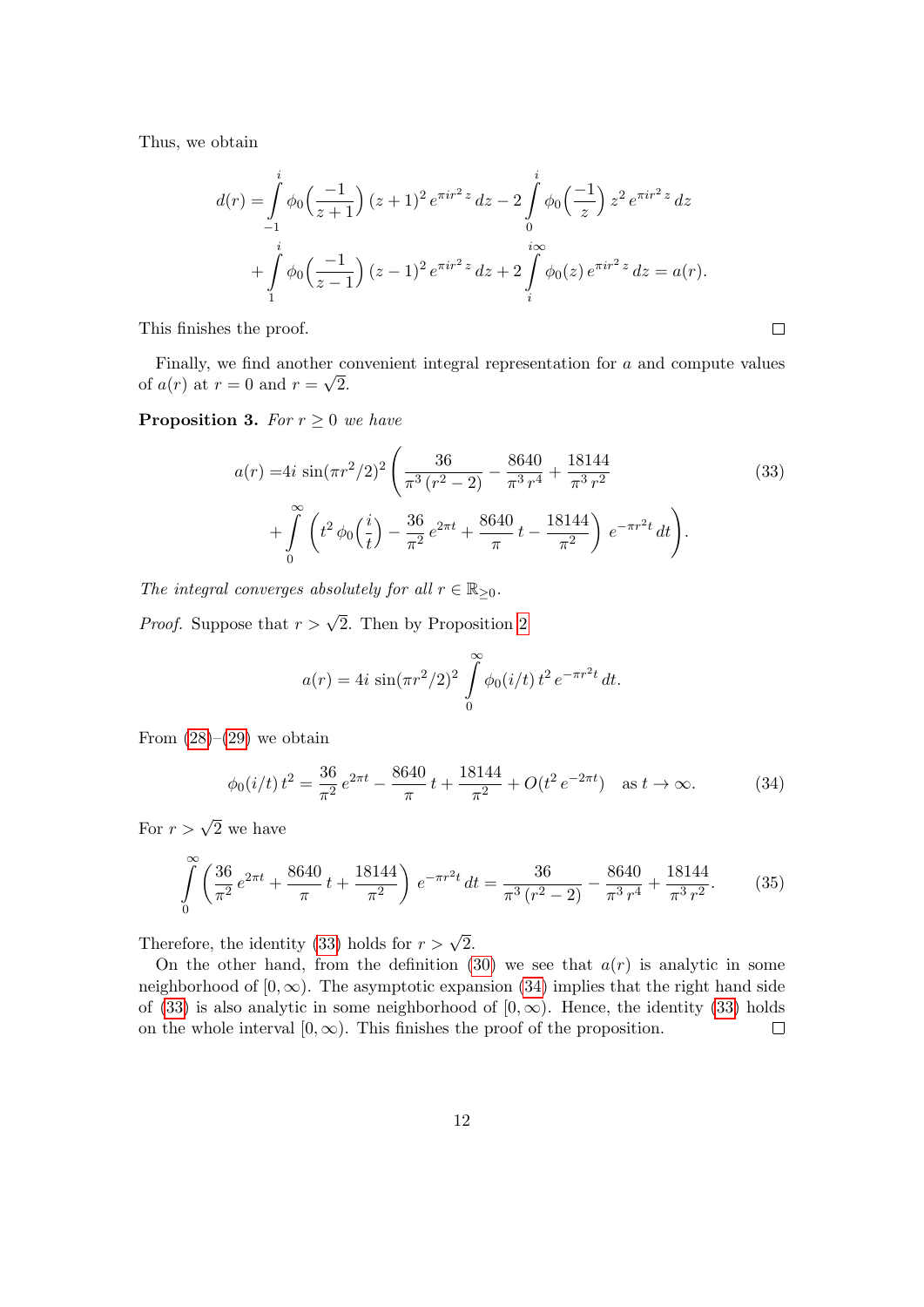From the identity [\(33\)](#page-11-0) we see that the values  $a(r)$  are in iR for all  $r \in \mathbb{R}_{\geq 0}$ . In particular, we have

#### <span id="page-12-5"></span>Proposition 4. We have

$$
a(0) = \frac{-i\,8640}{\pi} \qquad a(\sqrt{2}) = 0 \qquad a'(\sqrt{2}) = \frac{i\,72\sqrt{2}}{\pi}.\tag{36}
$$

Proof. These identities follow immediately from the previous proposition.

Now we construct function b. To this end we consider the function

<span id="page-12-0"></span>
$$
h(z) := 128 \frac{\theta_{00}^4(z) + \theta_{01}^4(z)}{\theta_{10}^8(z)}.
$$
\n(37)

<span id="page-12-1"></span> $\Box$ 

It is easy to see that  $h \in M^!_{-2}(\Gamma_0(2))$ . Indeed, first we check that  $h|_{-2}\gamma = h$  for all  $\gamma \in \Gamma_0(2)$ . Since the group  $\Gamma_0(2)$  is generated by elements  $\left(\frac{1}{2}, \frac{0}{1}\right)$  and  $\left(\frac{1}{0}, \frac{1}{1}\right)$  it suffices to check that h is invariant under their action. This follows immediately from  $(13)$ – $(18)$ and [\(37\)](#page-12-0). Next we analyze the poles of h. It is known [\[14,](#page-21-15) Chapter I Lemma 4.1] that  $\theta_{10}$  has no zeros in the upper-half plane and hence h has poles only at the cusps. At the cusp i $\infty$  this modular form has the Fourier expansion

$$
h(z) = q^{-1} + 16 - 132q + 640q^{2} - 2550q^{3} + O(q^{4}).
$$

Let  $I = \begin{pmatrix} 1 & 0 \\ 0 & 1 \end{pmatrix}$ ,  $T = \begin{pmatrix} 1 & 1 \\ 0 & 1 \end{pmatrix}$ , and  $S = \begin{pmatrix} 0 & -1 \\ 1 & 0 \end{pmatrix}$  be elements of  $\Gamma_1$ . We define the following three functions

<span id="page-12-2"></span>
$$
\psi_I := h - h|_{-2}ST \tag{38}
$$

$$
\psi_T := \psi_I|_{-2}T\tag{39}
$$

<span id="page-12-4"></span><span id="page-12-3"></span>
$$
\psi_S := \psi_I |_{-2} S. \tag{40}
$$

More explicitly, we have

$$
\psi_I(z) = 128 \frac{\theta_{00}^4(z) + \theta_{01}^4(z)}{\theta_{10}^8(z)} + 128 \frac{\theta_{01}^4(z) - \theta_{10}^4(z)}{\theta_{00}^8(z)}
$$
(41)

$$
\psi_T(z) = 128 \frac{\theta_{00}^4(z) + \theta_{01}^4(z)}{\theta_{10}^8(z)} + 128 \frac{\theta_{00}^4(z) + \theta_{10}^4(z)}{\theta_{01}^8(z)}
$$
(42)

$$
\psi_S(z) = -128 \frac{\theta_{00}^4(z) + \theta_{10}^4(z)}{\theta_{01}^8(z)} - 128 \frac{\theta_{10}^4(z) - \theta_{01}^4(z)}{\theta_{00}^8(z)}.
$$
\n(43)

The Fourier expansions of these functions are

$$
\psi_I(z) = q^{-1} + 144 - 5120q^{1/2} + 70524q - 626688q^{3/2} + 4265600q^2 + O(q^{5/2})\tag{44}
$$

$$
\psi_T(z) = q^{-1} + 144 + 5120q^{1/2} + 70524q + 626688q^{3/2} + 4265600q^2 + O(q^{5/2})\tag{45}
$$

$$
\psi_S(z) = -10240q^{1/2} - 1253376q^{3/2} - 48328704q^{5/2} - 1059078144q^{7/2} + O(q^{9/2}).
$$
 (46)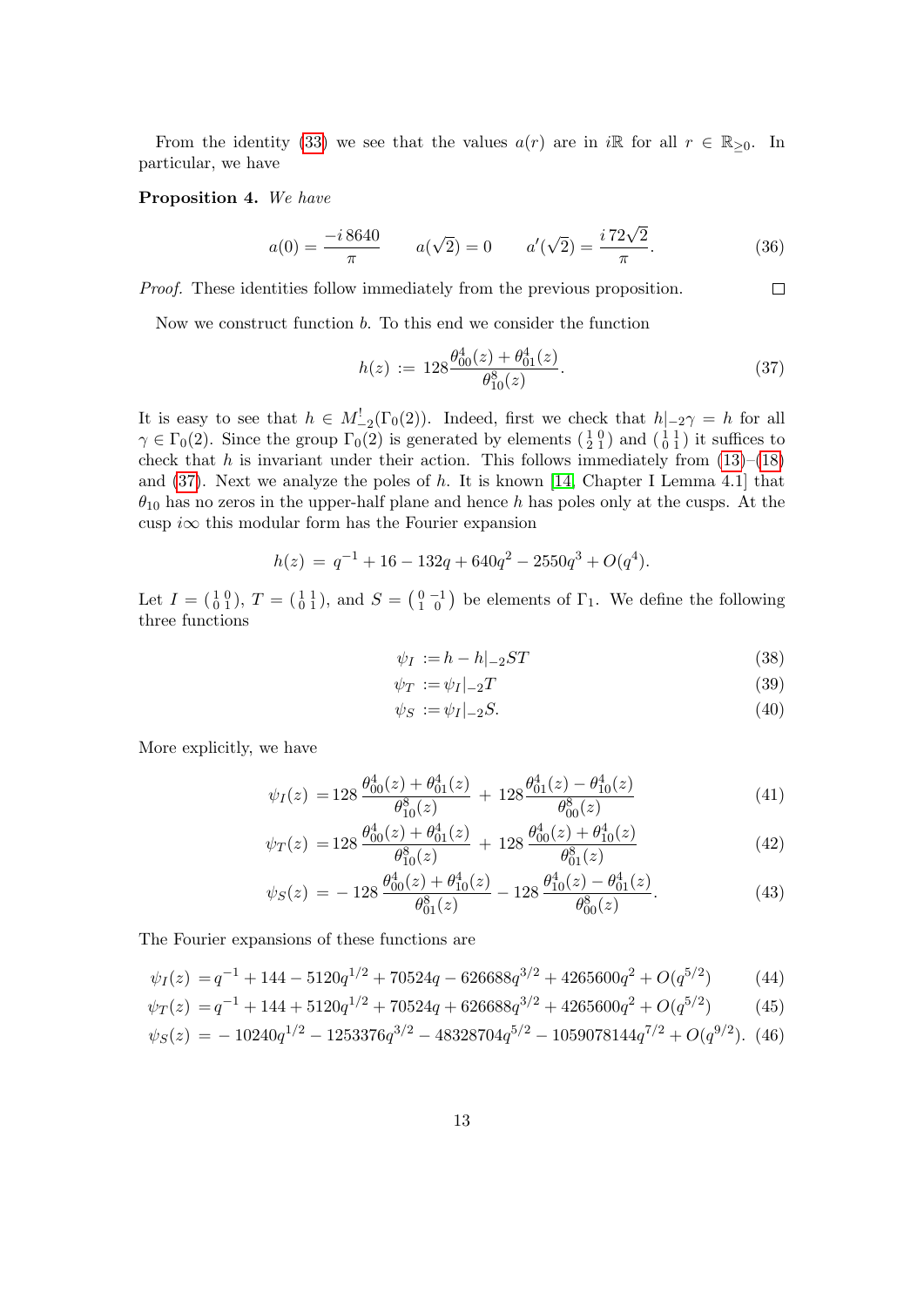For  $x \in \mathbb{R}^8$  define

$$
b(x) := \int_{-1}^{i} \psi_T(z) e^{\pi i ||x||^2 z} dz + \int_{1}^{i} \psi_T(z) e^{\pi i ||x||^2 z} dz
$$
\n
$$
-2 \int_{0}^{i} \psi_I(z) e^{\pi i ||x||^2 z} dz - 2 \int_{i}^{i \infty} \psi_S(z) e^{\pi i ||x||^2 z} dz.
$$
\n(47)

Now we prove that b satisfies condition [\(22\)](#page-7-5).

Proposition 5. The function b defined by [\(47\)](#page-13-0) belongs to the Schwartz space and satisfies

<span id="page-13-0"></span>
$$
\widehat{b}(x) = -b(x).
$$

Proof. Here, we repeat the arguments used in the proof of Proposition [1.](#page-8-0) First we show that  $b$  is a Schwartz function. We have

$$
\int_{-1}^{i} \psi_T(z) e^{\pi i r^2 z} dz = \int_{0}^{i+1} \psi_I(z) e^{\pi i r^2 (z-1)} dz =
$$
\n
$$
\int_{i\infty}^{-1/(i+1)} \psi_I\left(\frac{-1}{z}\right) e^{\pi i r^2 (-1/z - 1)} z^{-2} dz = \int_{i\infty}^{-1/(i+1)} \psi_S(z) z^{-4} e^{\pi i r^2 (-1/z - 1)} dz.
$$

There exists a positive constant C such that

$$
|\psi_S(z)| \le C e^{-\pi \Im z} \quad \text{for } \Im z > \frac{1}{2}.
$$

Thus, as in the proof of Proposition [1](#page-8-0) we estimate the first summand in the left-hand side of [\(47\)](#page-13-0)

$$
\left|\int_{-1}^i \psi_T(z) e^{\pi i r^2 z} dz \right| \leq C_1 r K_1(2\pi r).
$$

We combine this inequality with analogous estimates for the other three summands and obtain

$$
|b(r)| \le C_2 r K_1(2\pi r) + C_3 \frac{e^{-\pi (r^2+1)}}{r^2+1}.
$$

Here  $C_1, C_2$ , and  $C_3$  are some positive constants. Similar estimates hold for all derivatives  $\frac{d^k}{dk}$  $\frac{d^n}{d^kr}b(r).$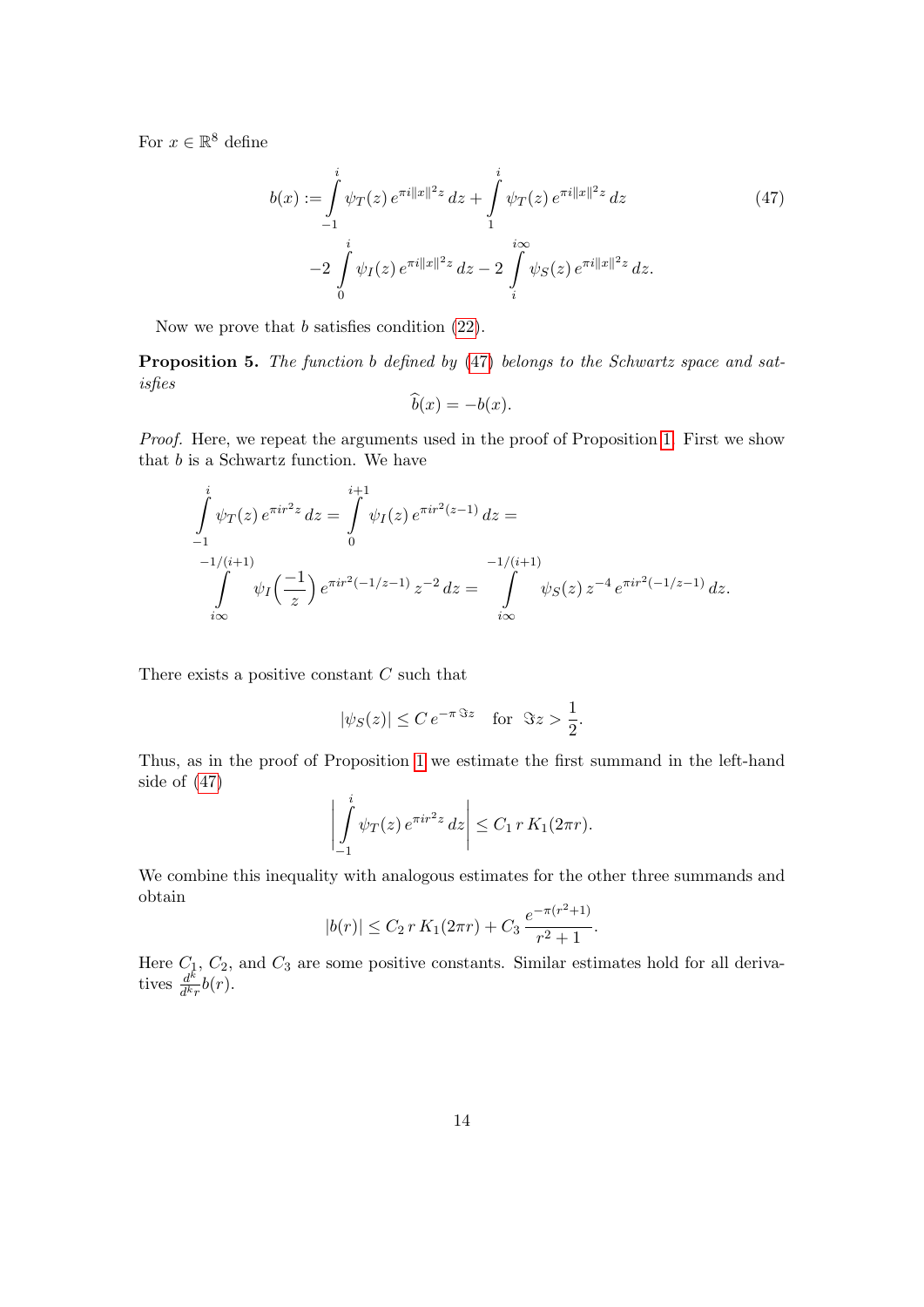Now we prove that  $b$  is an eigenfunction of the Fourier transform. We use identity  $(31)$ and change contour integration in  $z$  and Fourier transform in  $x$ . Thus we obtain

$$
\mathcal{F}(b)(x) = \int_{-1}^{i} \psi_T(z) z^{-4} e^{\pi i ||x||^2(\frac{-1}{z})} dz + \int_{1}^{i} \psi_T(z) z^{-4} e^{\pi i ||x||^2(\frac{-1}{z})} dz
$$
  

$$
-2 \int_{0}^{i} \psi_I(z) z^{-4} e^{\pi i ||x||^2(\frac{-1}{z})} dz - 2 \int_{i}^{i} \psi_S(z) z^{-4} e^{\pi i ||x||^2(\frac{-1}{z})} dz.
$$

We make the change of variables  $w = \frac{-1}{\zeta}$  $\frac{-1}{z}$  and arrive at

$$
\mathcal{F}(b)(x) = \int_{1}^{i} \psi_T\left(\frac{-1}{w}\right) w^2 e^{\pi i \|x\|^2 w} dw + \int_{-1}^{i} \psi_T\left(\frac{-1}{w}\right) w^2 e^{\pi i \|x\|^2 w} dw
$$

$$
-2 \int_{i\infty}^{i} \psi_I\left(\frac{-1}{w}\right) w^2 e^{\pi i \|x\|^2 w} dw - 2 \int_{i}^{0} \psi_S\left(\frac{-1}{w}\right) w^2 e^{\pi i \|x\|^2 w} dw.
$$

Now we observe that the definitions  $(38)–(40)$  $(38)–(40)$  imply

$$
\psi_T|_{-2}S = -\psi_T
$$
  

$$
\psi_I|_{-2}S = \psi_S
$$
  

$$
\psi_S|_{-2}S = \psi_I.
$$

Therefore, we arrive at

$$
\mathcal{F}(b)(x) = \int_{1}^{i} -\psi_T(z) e^{\pi i ||x||^2 z} dz + \int_{-1}^{i} -\psi_T(z) e^{\pi i ||x||^2 z} dz \n+2 \int_{i}^{i\infty} \psi_S(z) e^{\pi i ||x||^2 z} dz + 2 \int_{0}^{i} \psi_I(z) e^{\pi i ||x||^2 w} dw.
$$

Now from [\(47\)](#page-13-0) we see that

$$
\mathcal{F}(b)(x) = -b(x).
$$

 $\Box$ 

Now we regard the radial function b as a function on  $\mathbb{R}_{\geq 0}$ . We check that b has double roots at  $\Lambda_8$ -points.

<span id="page-14-1"></span>**Proposition 6.** For  $r > \sqrt{2}$  function  $b(r)$  can be expressed as

<span id="page-14-0"></span>
$$
b(r) = -4\sin(\pi r^2/2)^2 \int_{0}^{i\infty} \psi_I(z) e^{\pi i r^2 z} dz.
$$
 (48)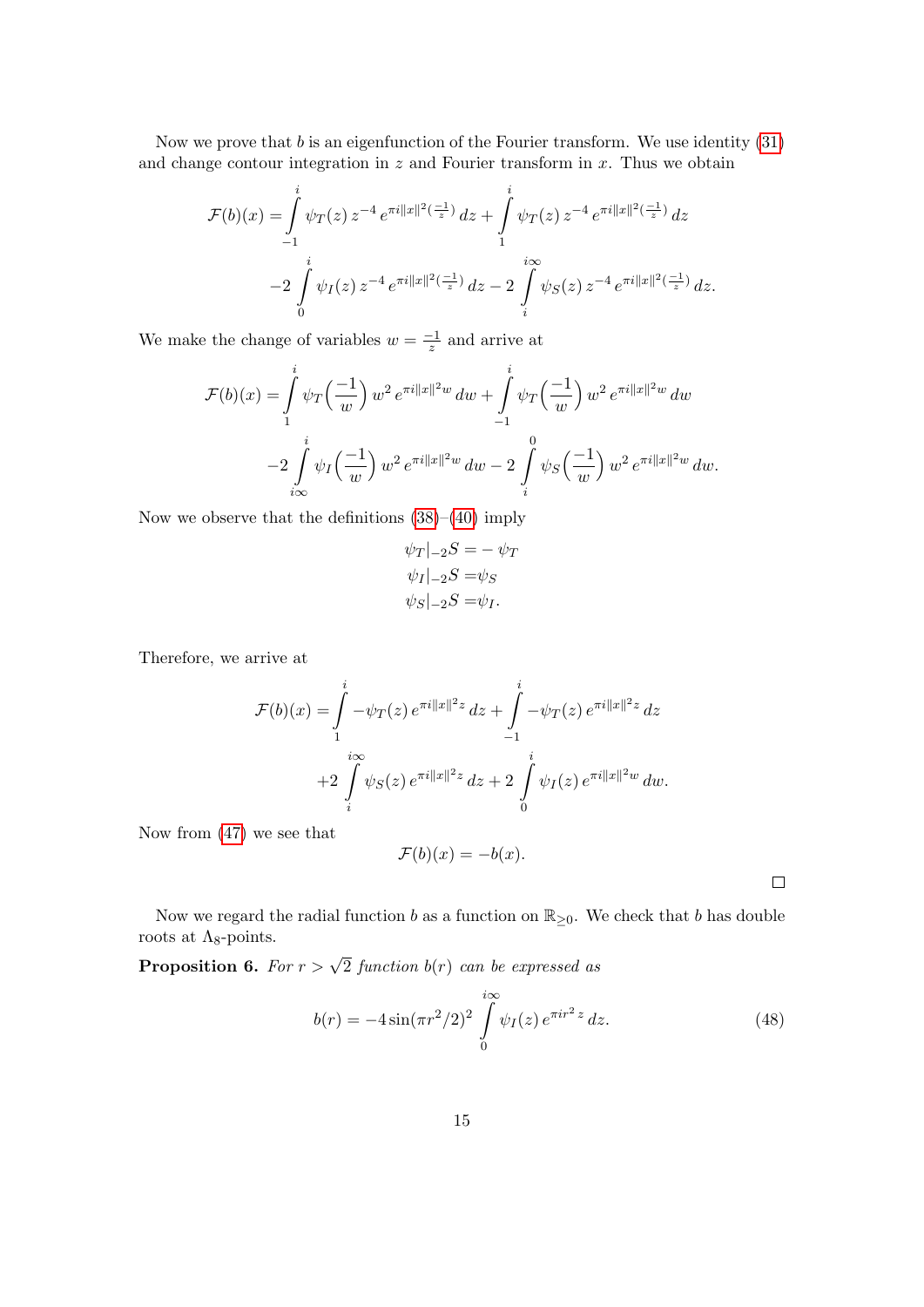*Proof.* We denote the right hand side of [\(48\)](#page-14-0) by  $c(r)$ . First, we check that  $c(r)$  is well-defined. We have

$$
\psi_I(it) = O(t^2 e^{\pi/t}) \text{ as } t \to 0
$$
  

$$
\psi_I(it) = O(e^{2\pi t}) \text{ as } t \to \infty.
$$

Therefore, the integral [\(48\)](#page-14-0) converges for  $r > \sqrt{2}$ . Then we rewrite it in the following way:

$$
c(r) = \int_{-1}^{i\infty-1} \psi_I(z+1) e^{\pi i r^2 z} dz - 2 \int_{0}^{i\infty} \psi_I(z) e^{\pi i r^2 z} dz + \int_{1}^{i\infty+1} \psi_I(z-1) e^{\pi i r^2 z} dz.
$$

From the Fourier expansion [\(44\)](#page-12-3) we know that  $\psi_I(z) = e^{-2\pi i z} + O(1)$  as  $\Im(z) \to \infty$ . By assumption  $r^2 > 2$ , hence we can deform the path of integration and write

$$
\int_{-1}^{i\infty-1} \psi_I(z+1) e^{\pi i r^2 z} dz = \int_{-1}^{i} \psi_T(z) e^{\pi i r^2 z} dz + \int_{i}^{i\infty} \psi_T(z) e^{\pi i r^2 z} dz \tag{49}
$$

$$
\int_{1}^{i\infty+1} \psi_I(z-1) e^{\pi i r^2 z} dz = \int_{-1}^{i} \psi_T(z) e^{\pi i r^2 z} dz + \int_{i}^{i\infty} \psi_T(z) e^{\pi i r^2 z} dz.
$$
 (50)

We have

$$
c(r) = \int_{-1}^{i} \psi_T(z) e^{\pi i r^2 z} dz + \int_{1}^{i} \psi_T(z) e^{\pi i r^2 z} dz - 2 \int_{0}^{i} \psi_I(z) e^{\pi i r^2 z} dz
$$
(51)  
+ 
$$
2 \int_{i}^{i\infty} (\psi_T(z) - \psi_I(z)) e^{\pi i r^2 z} dz.
$$

Next, we check that the functions  $\psi_I, \psi_T$ , and  $\psi_S$  satisfy the following identity:

<span id="page-15-1"></span><span id="page-15-0"></span>
$$
\psi_T + \psi_S = \psi_I. \tag{52}
$$

Indeed, from definitions [\(38\)](#page-12-1)-[\(40\)](#page-12-2) we get

$$
\psi_T + \psi_S = (h - h|_{-2}ST)|_{-2}T + (h - h|_{-2}ST)|_{-2}S
$$

$$
= h|_{-2}T - h|_{-2}ST^2 + h|_{-2}S - h|_{-2}STS.
$$

Note that  $ST^2S$  belongs to  $\Gamma_0(2)$ . Thus, since  $h \in M^!_{-2}\Gamma_0(2)$  we get

$$
\psi_T + \psi_S = h|_{-2}T - h|_{-2}STS.
$$

Now we observe that T and  $STS(ST)^{-1}$  are also in  $\Gamma_0(2)$ . Therefore,

$$
\psi_T + \psi_S = h|_{-2}T - h|_{-2}STS = h|_{-2} - h|ST = \psi_I.
$$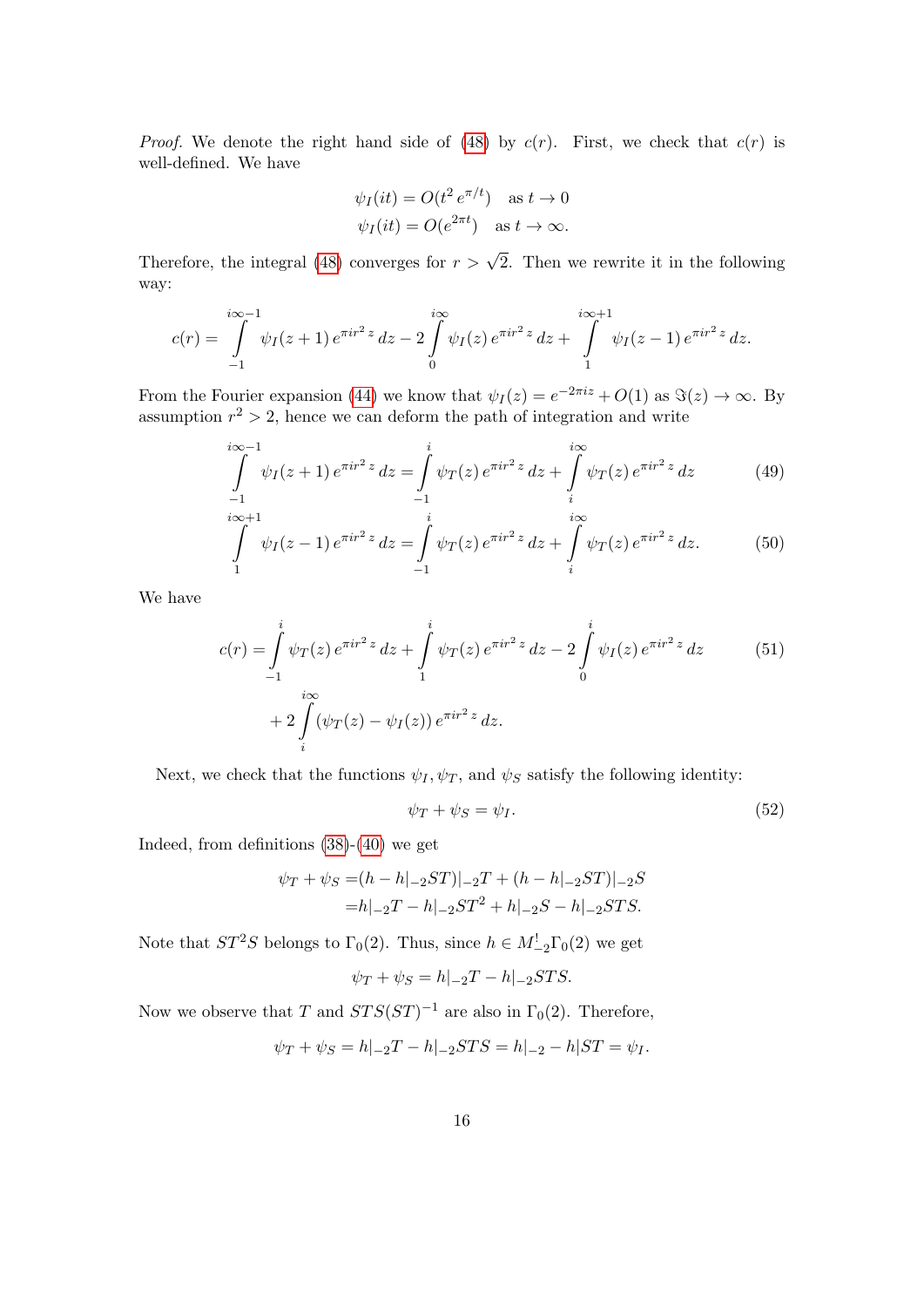Combining [\(51\)](#page-15-0) and [\(52\)](#page-15-1) we find

$$
c(r) = \int_{-1}^{i} \psi_T(z) e^{\pi i r^2 z} dz + \int_{1}^{i} \psi_T(z) e^{\pi i r^2 z} dz - 2 \int_{0}^{i} \psi_I(z) e^{\pi i r^2 z} dz
$$
  

$$
- 2 \int_{i}^{i\infty} \psi_S(z) e^{\pi i r^2 z} dz
$$
  
= b(r).

At the end of this section we find another integral representation of  $b(r)$  for  $r \in \mathbb{R}_{\geq 0}$ and compute special values of b.

<span id="page-16-2"></span>**Proposition 7.** For  $r \geq 0$  we have

<span id="page-16-1"></span>
$$
b(r) = 4i \sin(\pi r^2/2)^2 \left( \frac{144}{\pi r^2} + \frac{1}{\pi (r^2 - 2)} + \int_0^\infty \left( \psi_I(it) - 144 - e^{2\pi t} \right) e^{-\pi r^2 t} dt \right). \tag{53}
$$

The integral converges absolutely for all  $r \in \mathbb{R}_{\geq 0}$ .

*Proof.* The proof is analogous to the proof of Proposition [3.](#page-11-2) First, suppose that  $r > \sqrt{2}$ . Then by Proposition [6](#page-14-1)

$$
b(r) = 4i \sin(\pi r^2/2)^2 \int_{0}^{\infty} \psi_I(it) e^{-\pi r^2 t} dt.
$$

From [\(44\)](#page-12-3) we obtain

<span id="page-16-0"></span>
$$
\psi_I(it) = e^{2\pi t} + 144 + O(e^{-\pi t}) \text{ as } t \to \infty.
$$
\n(54)

 $\Box$ 

For  $r > \sqrt{2}$  we have

$$
\int_{0}^{\infty} \left(e^{2\pi t} + 144\right) e^{-\pi r^2 t} dt = \frac{1}{\pi (r^2 - 2)} + \frac{144}{\pi r^2}.
$$
\n(55)

Therefore, the identity [\(33\)](#page-11-0) holds for  $r > \sqrt{2}$ .

On the other hand, from the definition [\(47\)](#page-13-0) we see that  $b(r)$  is analytic in some neighborhood of  $[0, \infty)$ . The asymptotic expansion [\(54\)](#page-16-0) implies that the right hand side of [\(53\)](#page-16-1) is also analytic in some neighborhood of  $[0, \infty)$ . Hence, the identity (53) holds on the whole interval  $[0, \infty)$ . This finishes the proof of the proposition.  $\Box$ 

We see from [\(53\)](#page-16-1) that  $b(r) \in i\mathbb{R}$  far all  $r \in \mathbb{R}_{>}0$ . Another immediate corollary of this proposition is

<span id="page-16-3"></span>Proposition 8. We have

$$
b(0) = 0 \t b(\sqrt{2}) = 0 \t b'(\sqrt{2}) = \frac{i}{2\sqrt{2}\pi}.
$$
\t(56)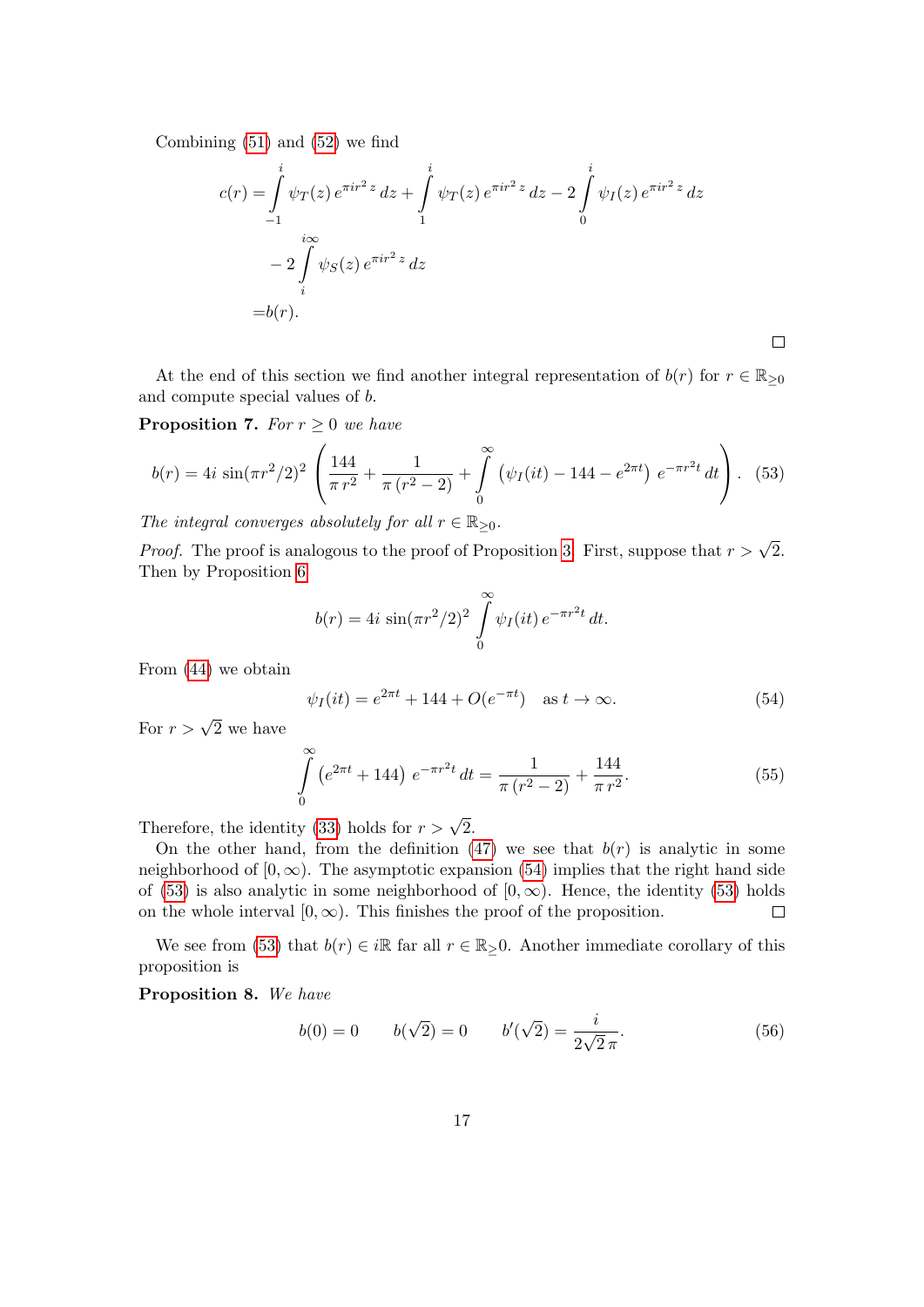# <span id="page-17-0"></span>5 Proof of Theorem [3](#page-3-0)

Finally, we are ready to prove Theorem [3.](#page-3-0)

<span id="page-17-3"></span>Theorem 4. The function

$$
g(x) := \frac{\pi i}{8640} a(x) + \frac{i}{240\pi} b(x)
$$

satisfies conditions [\(3\)](#page-3-1)–[\(5\)](#page-3-2).

*Proof.* First, we prove that [\(3\)](#page-3-1) holds. By Propositions [2](#page-9-1) and [6](#page-14-1) we know that for  $r > \sqrt{2}$ 

<span id="page-17-2"></span>
$$
g(r) = \frac{\pi}{2160} \sin(\pi r^2/2)^2 \int_0^\infty A(t) e^{-\pi r^2 t} dt
$$
 (57)

where

$$
A(t) = -t^2 \phi_0(i/t) - \frac{36}{\pi^2} \psi_I(it).
$$

<span id="page-17-1"></span>Our goal is to show that  $A(t) < 0$  for  $t \in (0, \infty)$ . Function  $A(t)$  is plotted in Figure [1.](#page-17-1)



We observe that we can compute the values of  $A(t)$  for  $t \in (0,\infty)$  with any given precision. Indeed, from identities [\(29\)](#page-7-2) and [\(40\)](#page-12-2) we obtain the following two presentations for  $A(t)$ 

$$
A(t) = -t^2 \phi_0(i/t) + \frac{36}{\pi^2} t^2 \psi_S(i/t)
$$
  
\n
$$
A(t) = -t^2 \phi_0(it) + \frac{12}{\pi} t \phi_{-2}(it) - \frac{36}{\pi^2} \phi_{-4}(it) - \frac{36}{\pi^2} \psi_I(i/t).
$$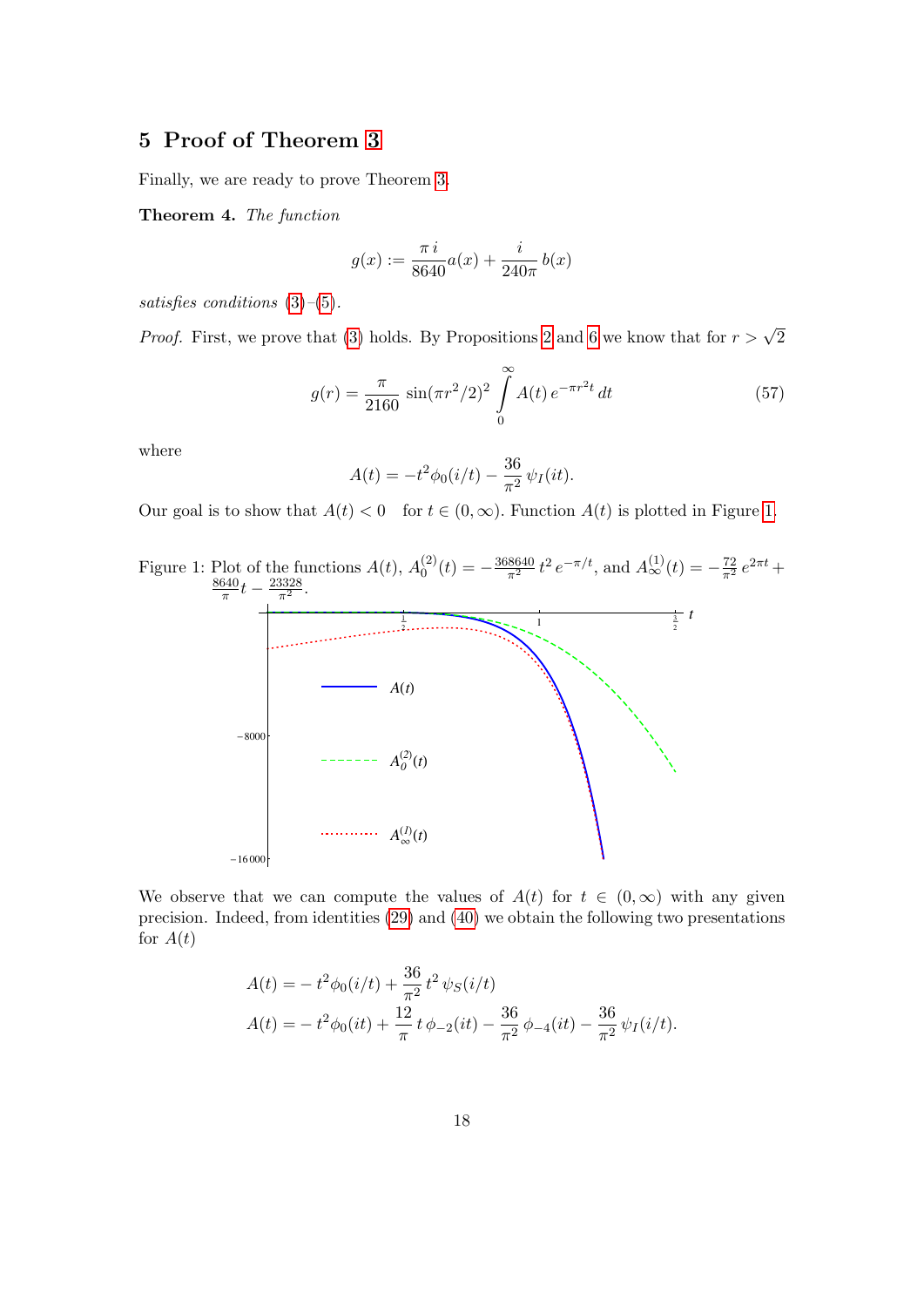For an integer  $n \geq 0$  let  $A_0^{(n)}$  $\binom{n}{0}$  and  $A_{\infty}^{(n)}$  be the functions such that

<span id="page-18-1"></span><span id="page-18-0"></span>
$$
A(t) = A_0^{(n)}(t) + O(t^2 e^{-\pi n/t}) \quad \text{as } t \to 0
$$
\n(58)

$$
A(t) = A_{\infty}^{(n)}(t) + O(t^2 e^{-\pi nt}) \quad \text{as } t \to \infty.
$$
 (59)

For each  $n \geq 0$  we can compute these functions from the Fourier expansions  $(28)$ – $(26)$ ,  $(44)$ , and  $(46)$ . For example, from  $(26)$ – $(28)$  and  $(44)$  we compute

$$
A_{\infty}^{(6)}(t) = -\frac{72}{\pi^2} e^{2\pi t} - \frac{23328}{\pi^2} + \frac{184320}{\pi^2} e^{-\pi t} - \frac{5194368}{\pi^2} e^{-2\pi t} + \frac{22560768}{\pi^2} e^{-3\pi t} - \frac{250583040}{\pi^2} e^{-4\pi t} + \frac{869916672}{\pi^2} e^{-5\pi t} + t\left(\frac{8640}{\pi} + \frac{2436480}{\pi} e^{-2\pi t} + \frac{113011200}{\pi} e^{-4\pi t}\right) - t^2(518400 e^{-2\pi t} + 31104000 e^{-4\pi t}).
$$

From  $(26)-(28)$  $(26)-(28)$  and  $(46)$  we compute

$$
A_0^{(6)}(t) = t^2 \left(-\frac{368640}{\pi^2} e^{-\pi/t} - 518400 e^{-2\pi/t} - \frac{45121536}{\pi^2} e^{-3\pi/t} - 31104000 e^{-4\pi/t} - \frac{1739833344}{\pi^2} e^{-5\pi/t}\right).
$$

Moreover, from the convergent asymptotic expansion for the Fourier coefficients of a weakly holomorphic modular form  $[3,$  Proposition 1.12] we find that the *n*-th Fourier coefficient  $c_{\psi_I}(n)$  of  $\psi_I$  satisfies

<span id="page-18-2"></span>
$$
|c_{\psi_I}(n)| \le e^{4\pi\sqrt{n}} \qquad n \in \frac{1}{2}\mathbb{Z}_{>0}.\tag{60}
$$

Similar inequalities hold for the Fourier coefficients of  $\psi_S$ ,  $\phi_0$ ,  $\phi_{-2}$ , and  $\phi_{-4}$ :

$$
|c_{\psi_S}(n)| \le 2e^{4\pi\sqrt{n}} \qquad n \in \frac{1}{2}\mathbb{Z}_{>0} \tag{61}
$$

$$
|c_{\phi_0}(n)| \le 2e^{4\pi\sqrt{n}} \qquad n \in \mathbb{Z}_{>0} \tag{62}
$$

$$
|c_{\phi_{-2}}(n)| \le e^{4\pi\sqrt{n}} \qquad n \in \mathbb{Z}_{>0}
$$
 (63)

<span id="page-18-3"></span>
$$
|c_{\phi_{-4}}(n)| \le e^{4\pi\sqrt{n}} \qquad n \in \mathbb{Z}_{>0}.\tag{64}
$$

Therefore, we can estimate the error terms in the asymptotic expansions [\(58\)](#page-18-0) and [\(59\)](#page-18-1) of  $A(t)$ 

$$
\left| A(t) - A_0^{(m)}(t) \right| \leq (t^2 + \frac{36}{\pi^2}) \sum_{n=m}^{\infty} 2e^{2\sqrt{2}\pi\sqrt{n}} e^{-\pi n/t}
$$

$$
\left| A(t) - A_{\infty}^{(m)}(t) \right| \leq (t^2 + \frac{12}{\pi}t + \frac{36}{\pi^2}) \sum_{n=m}^{\infty} 2e^{2\sqrt{2}\pi\sqrt{n}} e^{-\pi nt}.
$$

For an integer  $m \geq 0$  we set

$$
R_0^{(m)} := (t^2 + \frac{36}{\pi^2}) \sum_{n=m}^{\infty} 2e^{2\sqrt{2}\pi\sqrt{n}} e^{-\pi n/t}
$$
  

$$
R_{\infty}^{(m)} := (t^2 + \frac{12}{\pi}t + \frac{36}{\pi^2}) \sum_{n=m}^{\infty} 2e^{2\sqrt{2}\pi\sqrt{n}} e^{-\pi nt}.
$$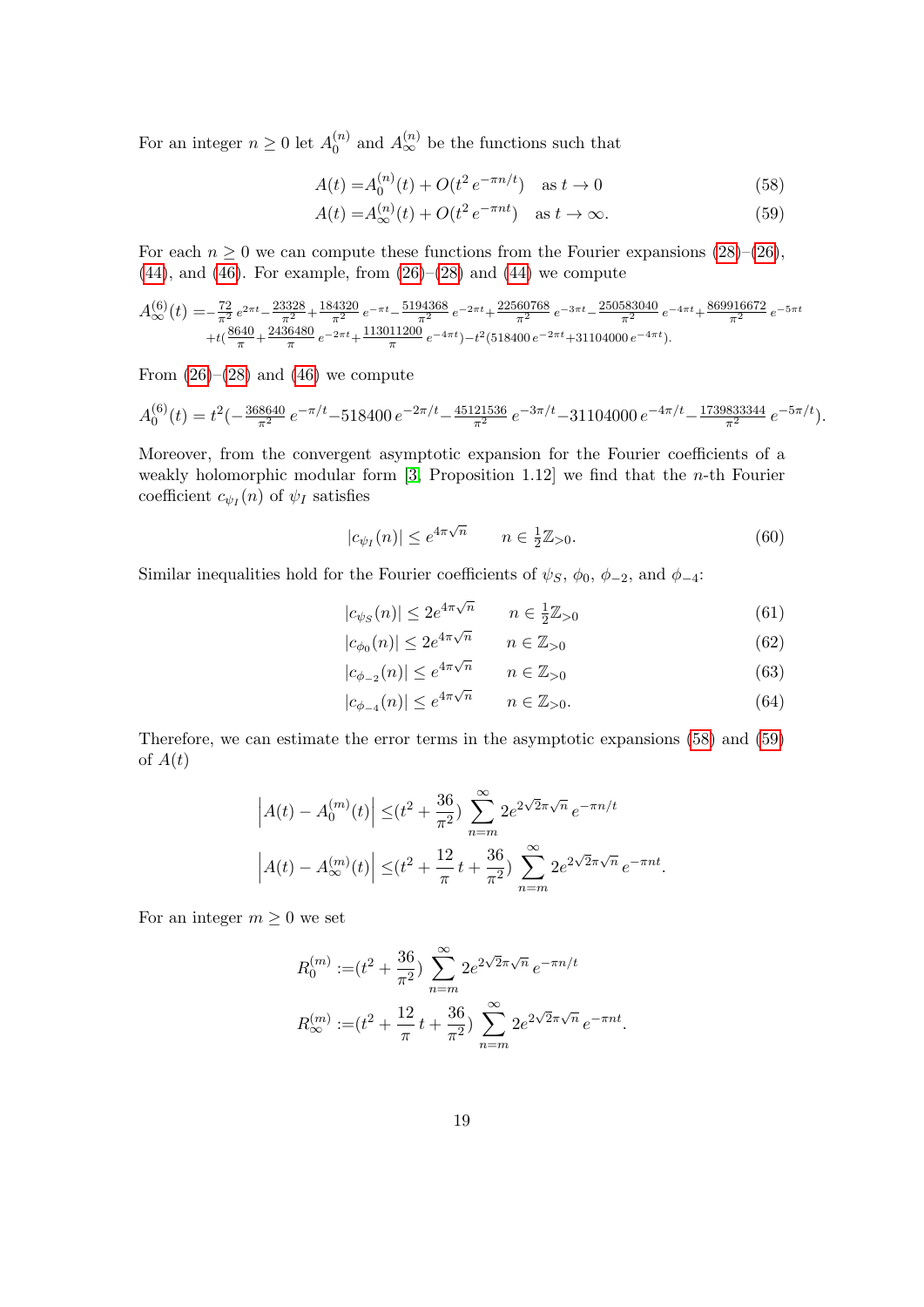Using interval arithmetic we check that

$$
\begin{aligned}\n\left| R_0^{(6)}(t) \right| &\leq \left| A_0^{(6)}(t) \right| \quad \text{ for } \ t \in (0,1] \\
\left| R_\infty^{(6)}(t) \right| &\leq \left| A_\infty^{(6)}(t) \right| \quad \text{ for } \ t \in [1,\infty) \\
A_0^{(6)}(t) < 0 \quad \text{ for } \ t \in (0,1] \\
A_\infty^{(6)}(t) < 0 \quad \text{ for } \ t \in [1,\infty).\n\end{aligned}
$$

Thus, we see that  $A(t) < 0$  for  $t \in (0, \infty)$ . Then identity [\(57\)](#page-17-2) implies [\(3\)](#page-3-1).

Next, we prove [\(4\)](#page-3-3). By Propositions [3](#page-11-2) and [7](#page-16-2) we know that for  $r > 0$ 

<span id="page-19-1"></span>
$$
\hat{g}(r) = \frac{\pi}{2160} \sin(\pi r^2/2)^2 \int_{0}^{\infty} B(t) e^{-\pi r^2 t} dt
$$
\n(65)

where

$$
B(t) = -t^2 \phi_0(i/t) + \frac{36}{\pi^2} \psi_I(it).
$$

This function can be also written as

$$
B(t) = -t^2 \phi_0(i/t) - \frac{36}{\pi^2} t^2 \psi_S(i/t)
$$
  
\n
$$
B(t) = -t^2 \phi_0(it) + \frac{12}{\pi} t \phi_{-2}(it) - \frac{36}{\pi^2} \phi_{-4}(it) + \frac{36}{\pi^2} \psi_I(i/t).
$$

Our aim is to prove that  $B(t) > 0$  for  $t \in (0, \infty)$ . A plot of  $B(t)$  is given in Figure [2.](#page-19-0)

<span id="page-19-0"></span>

For  $n \geq 0$  let  $B_0^{(n)}$  $\binom{n}{0}$  and  $B_{\infty}^{(n)}$  be the functions such that

$$
B(t) = B_0^{(n)}(t) + O(t^2 e^{-\pi n/t}) \text{ as } t \to 0
$$
  

$$
B(t) = B_{\infty}^{(n)}(t) + O(t^2 e^{-\pi nt}) \text{ as } t \to \infty.
$$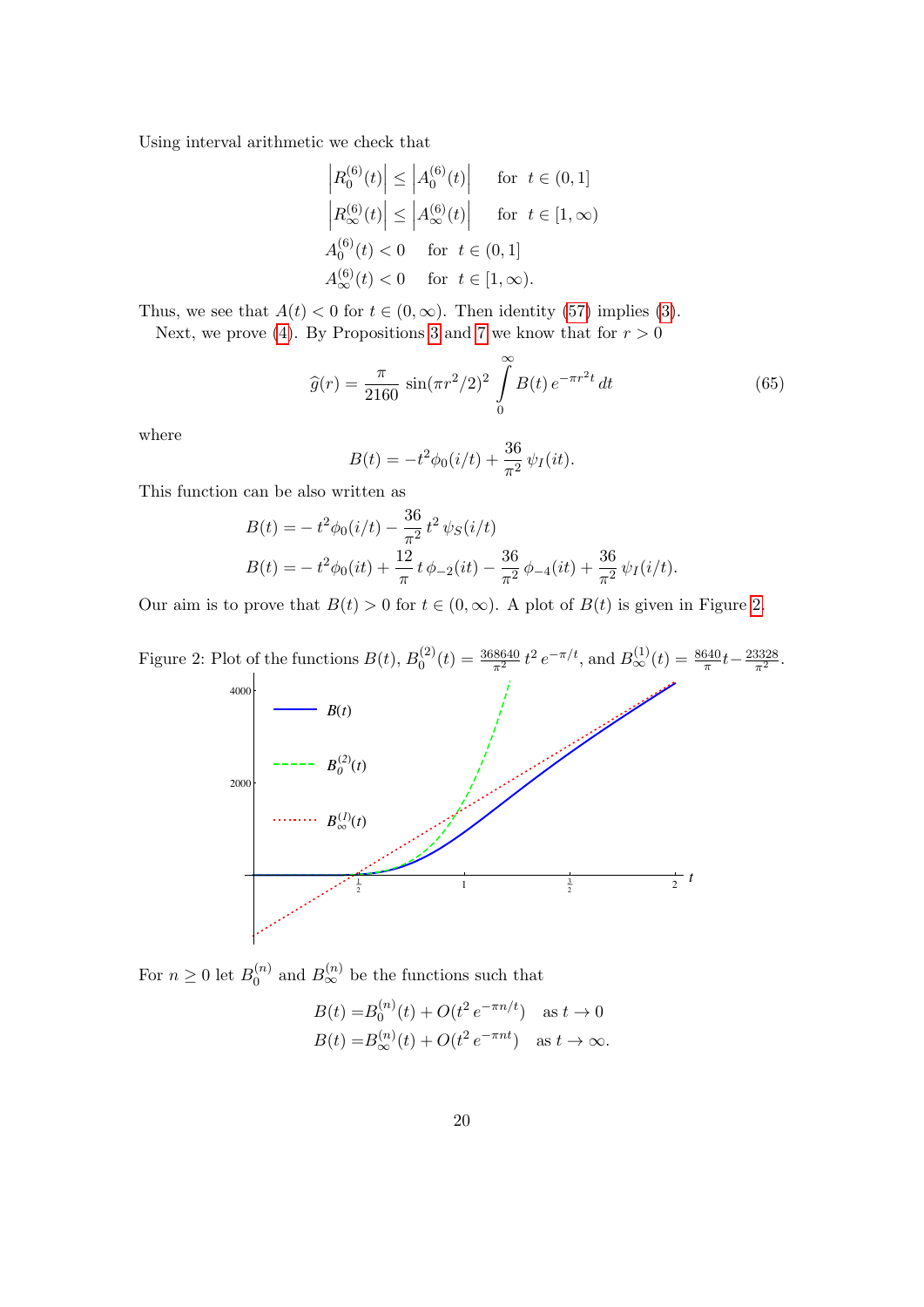We find

$$
B_{\infty}^{(6)}(t) = -\frac{12960}{\pi^2} - \frac{184320}{\pi^2} e^{-\pi t} - \frac{116640}{\pi^2} e^{-2\pi t} - \frac{22560768}{\pi^2} e^{-3\pi t} + \frac{56540160}{\pi^2} e^{-4\pi t} - \frac{869916672}{\pi^2} e^{-5\pi t} + t\left(\frac{8640}{\pi} + \frac{2436480}{\pi} e^{-2\pi t} + \frac{113011200}{\pi} e^{-4\pi t}\right) - t^2\left(518400 e^{-2\pi t} + 31104000 e^{-4\pi t}\right)
$$

and

$$
B_0^{(6)}(t) = t^2 \left( \frac{368640}{\pi^2} e^{-\pi/t} - 518400 e^{-2\pi/t} + \frac{45121536}{\pi^2} e^{-3\pi/t} - 31104000 e^{-4\pi/t} + \frac{1739833344}{\pi^2} e^{-5\pi/t} \right).
$$

The estimates  $(60)$ – $(64)$  imply that

$$
\left| B(t) - B_0^{(6)}(t) \right| \le R_0^{(6)}(t) \quad \text{for } t \in (0, 1]
$$

and

$$
\left| B(t) - B_{\infty}^{(6)}(t) \right| \le R_{\infty}^{(6)}(t) \quad \text{for } t \in [1, \infty).
$$

Using interval arithmetic we verify that

 $\mathbf{r}$ 

$$
\begin{aligned}\n\left| R_0^{(6)}(t) \right| &\leq \left| B_0^{(6)}(t) \right| \quad \text{ for } \, t \in (0,1] \\
\left| R_\infty^{(6)}(t) \right| &\leq \left| B_\infty^{(6)}(t) \right| \quad \text{ for } \, t \in [1,\infty) \\
B_0^{(6)}(t) > 0 \quad \text{ for } \, t \in (0,1] \\
B_\infty^{(6)}(t) > 0 \quad \text{ for } \, t \in [1,\infty).\n\end{aligned}
$$

Now identity [\(65\)](#page-19-1) implies [\(4\)](#page-3-3).

Finally, the property [\(5\)](#page-3-2) readily follows from Proposition [4](#page-12-5) and Proposition [8.](#page-16-3) This finishes the proof of Theorems [4](#page-17-3) and [3.](#page-3-0)  $\Box$ 

# Acknowledgments

I would like to thank Andriy Bondarenko for that he suggested me to work on this problem. Also I am grateful to Danilo Radchenko for his valuable ideas and his help with numerical computations. I am most grateful to J. Kramer, J. M. Sullivan and G. M. Ziegler for their valuable comments and suggestions on the manuscript.

#### References

- <span id="page-20-1"></span>[1] M. Abramowitz, I. Stegun, Handbook of Mathematical Functions with Formulas, Graphs, and Mathematical Tables, Applied Mathematics Series 55 (10 ed.), New York, USA: United States Department of Commerce, National Bureau of Standards; Dover Publications, 1964.
- <span id="page-20-0"></span>[2] A. Bondarenko, D. Radchenko, M. Viazovska, On optimal asymptotic bounds for spherical designs, Annals of Math. 178 (2)(2013), pp. 443–452.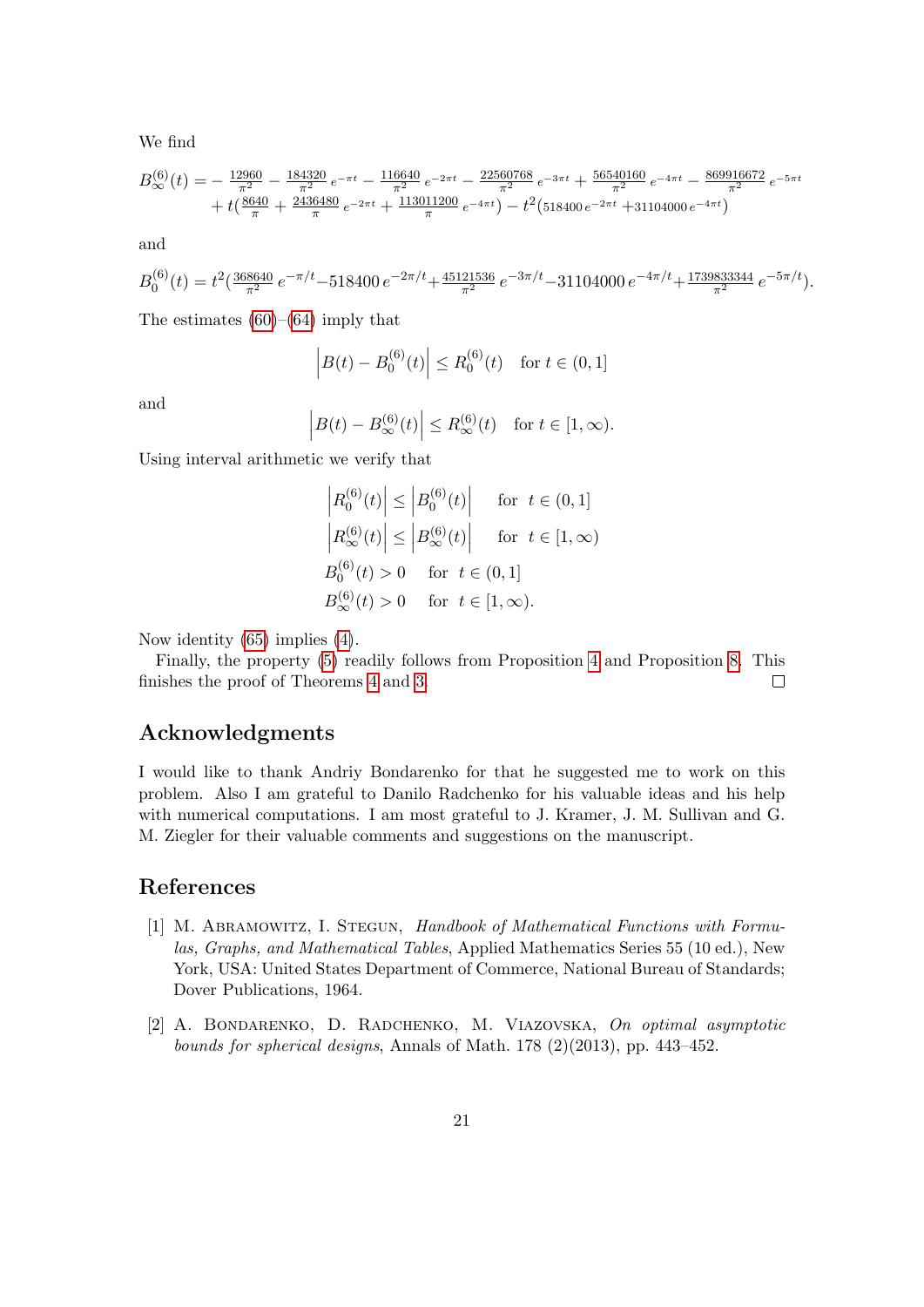- <span id="page-21-13"></span>[3] J. BRUINIER, Borcherds products on  $O(2, l)$  and Chern classes of Heegner divisors, Springer Lecture Notes in Mathematics 1780 (2002)
- <span id="page-21-4"></span>[4] H. COHN, N. ELKIES, New upper bounds on sphere packings I, Annals of Math. 157 (2003) pp. 689–714.
- <span id="page-21-9"></span>[5] H. COHN, A. KUMAR, Universally optimal distribution of points on spheres, J. Amer. Math. Soc. 20 (1) (2007), pp. 99–148.
- <span id="page-21-3"></span>[6] J. H. Conway and N. J. A. Sloane, What Are All the Best Sphere Packings in Low Dimensions?, Discrete Comput. Geom. (Laszlo Fejes Toth Festschrift), 13 (1995), pp. 383–403.
- <span id="page-21-5"></span>[7] P. Delsarte, Bounds for unrestricted codes, by linear programming, Philips Res. Rep. 27 (1972), pp. 272–289.
- <span id="page-21-6"></span>[8] P. DELSARTE, J. M. GOETHALS, AND J. J. SEIDEL, Spherical codes and designs, Geom. Dedicata, 6 (1977), pp. 363–388.
- <span id="page-21-14"></span>[9] F. DIAMOND, J. SHURMAN, A First Course in Modular Forms, Springer New York, 2005.
- <span id="page-21-1"></span>[10] L. FEJES TOTH, *Über die dichteste Kugellagerung*, Math. Z. 48 (1943), pp. 676–684.
- <span id="page-21-2"></span>[11] T. Hales, A proof of the Kepler conjecture, Annals of Math. 162 (3) (2005), pp. 1065–1185.
- <span id="page-21-12"></span>[12] D. HEJHAL, The Selberg trace formula for  $PSL(2,\mathbb{R})$ , Springer Lecture Notes in Mathematics 1001 (1983)
- <span id="page-21-7"></span>[13] G. A. KABATIANSKY AND V. I. LEVENSHTEIN, Bounds for packings on a sphere and in space, Problems of Information Transmission 14 (1978), pp. 1–17.
- <span id="page-21-15"></span>[14] D. MUMFORD, Tata Lectures on Theta I, Birkhäuser, 1983.
- <span id="page-21-11"></span>[15] H. Petersson, Ueber die Entwicklungskoeffizienten der automorphen Formen, Acta Mathematica, Bd. 58 (1932), pp. 169–215.
- <span id="page-21-8"></span>[16] F. Pfender, G. M. Ziegler, Kissing numbers, sphere packings, and some unexpected proofs, Notice of the AMS 51 (8) (2004) pp. 873–883
- <span id="page-21-10"></span>[17] H. RADEMACHER AND H. S. ZUCKERMAN, On the Fourier coefficients of certain modular forms of positive dimension, Annals of Math. (2) 39 (1938), pp. 433–462.
- <span id="page-21-0"></span> $[18]$  A. Thue, Über die dichteste Zusammenstellung von kongruenten Kreisen in einer Ebene, Norske Vid. Selsk. Skr. No.1 (1910), pp. 1–9.
- [19] V. A. Yudin, Lower bounds for spherical designs, Izv. Ross. Akad. Nauk. Ser. Mat. 61 (1997), pp. 211-233. English transl., Izv. Math. 6 (1997), pp. 673–683.